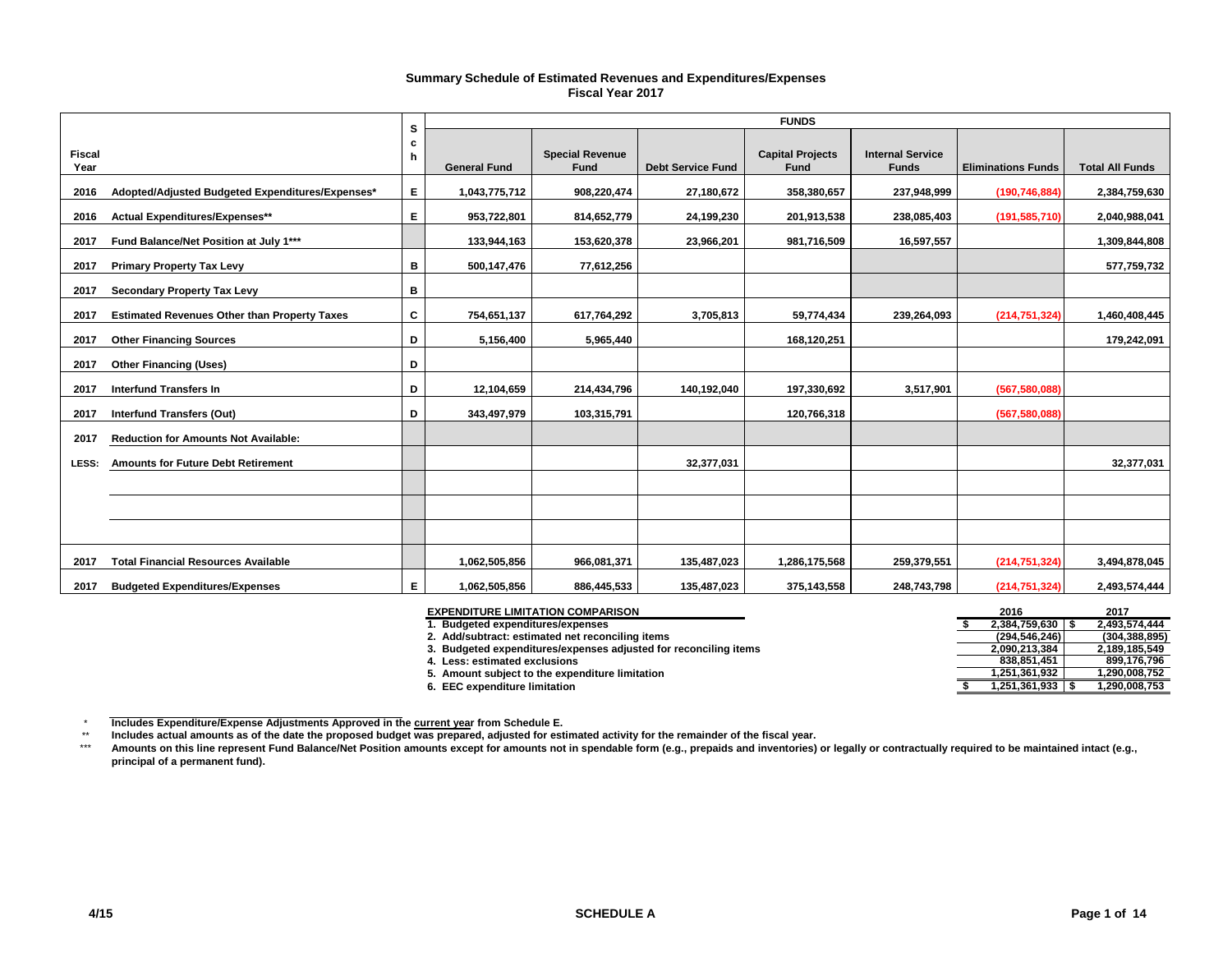# **MARICOPA COUNTY Fiscal Year 2017 Summary of Tax Levy and Tax Rate Information**

|                                                                                                                                                                                         |          | 2016                                    |          | 2017                                    |
|-----------------------------------------------------------------------------------------------------------------------------------------------------------------------------------------|----------|-----------------------------------------|----------|-----------------------------------------|
| 1. Maximum allowable primary property tax levy.<br>A.R.S. §42-17051(A)                                                                                                                  | \$       | 628,350,369                             | S        | 655,823,089                             |
| 2. Amount received from primary property taxation in<br>the current year in excess of the sum of that<br>year's maximum allowable primary property tax<br>levy. A.R.S. §42-17102(A)(18) | \$       |                                         |          |                                         |
| 3. Property tax levy amounts                                                                                                                                                            |          |                                         |          |                                         |
| A. Primary property taxes                                                                                                                                                               | \$       | 471,193,529                             | \$       | 506,222,142                             |
| B. Secondary property taxes<br>General Fund - Override election<br><b>Flood Control District</b><br><b>Library District</b>                                                             | \$       | 49,512,136<br>19,250,761                | \$       | 58,463,580<br>20,091,335                |
| Total secondary property taxes                                                                                                                                                          | \$       | 68,762,897                              | \$       | 78,554,915                              |
| C. Total property tax levy amounts                                                                                                                                                      | \$       | 539,956,426                             | \$       | 584,777,057                             |
| 4. Property taxes collected*                                                                                                                                                            |          |                                         |          |                                         |
| A. Primary property taxes<br>(1) Current year's levy<br>(2) Prior years' levies<br>(3) Total primary property taxes                                                                     | \$<br>\$ | 457,057,723<br>8,481,484<br>465,539,207 | \$<br>\$ | 491,035,478<br>9,111,998<br>500,147,476 |
| B. Secondary property taxes<br>(1) Current year's levy<br>(2) Prior years' levies<br>(3) Total secondary property taxes                                                                 | \$<br>\$ | 66,700,010<br>1,237,732<br>67,937,742   | \$<br>\$ | 76,198,268<br>1,413,988<br>77,612,256   |
| C. Total property taxes collected **                                                                                                                                                    | \$       | 533,476,949                             | S        | 577,759,732                             |
| 5. Property tax rates                                                                                                                                                                   |          |                                         |          |                                         |
| A. County tax rate<br>(1) Primary property tax rate<br>(2) Secondary property tax rate<br>General Fund - Override election                                                              |          | 1.3609                                  |          | 1.4009                                  |
| (3) Total county tax rate                                                                                                                                                               |          | 1.3609                                  |          | 1.4009                                  |
| B. Special assessment district tax rates<br>Secondary property tax rates<br><b>Flood Control District</b>                                                                               |          | 0.1592                                  |          | 0.1792                                  |
| <b>Library District</b>                                                                                                                                                                 |          | 0.0556                                  |          | 0.0556                                  |

\* Includes actual property taxes collected as of the date the proposed budget was prepared, plus estimated property tax collections for the remainder of the fiscal year.

\*\* Represents budgeted Property Tax Revenue. Property tax revenue is budgeted in FY 2017 based on prior years' collection trends, rather than on the actual levy amount. Each year, approximately 3.0% of levied taxes go unpaid. While a portion (approximately 2.0%) are paid in the following tax year, approximately 1.0% are never paid, or are not levied due to resolutions which actually reduce assessed value amounts. Levy for General Fund is \$506,222,142; for Flood Control District is \$58,463,580 and for Library District is \$20,091,335.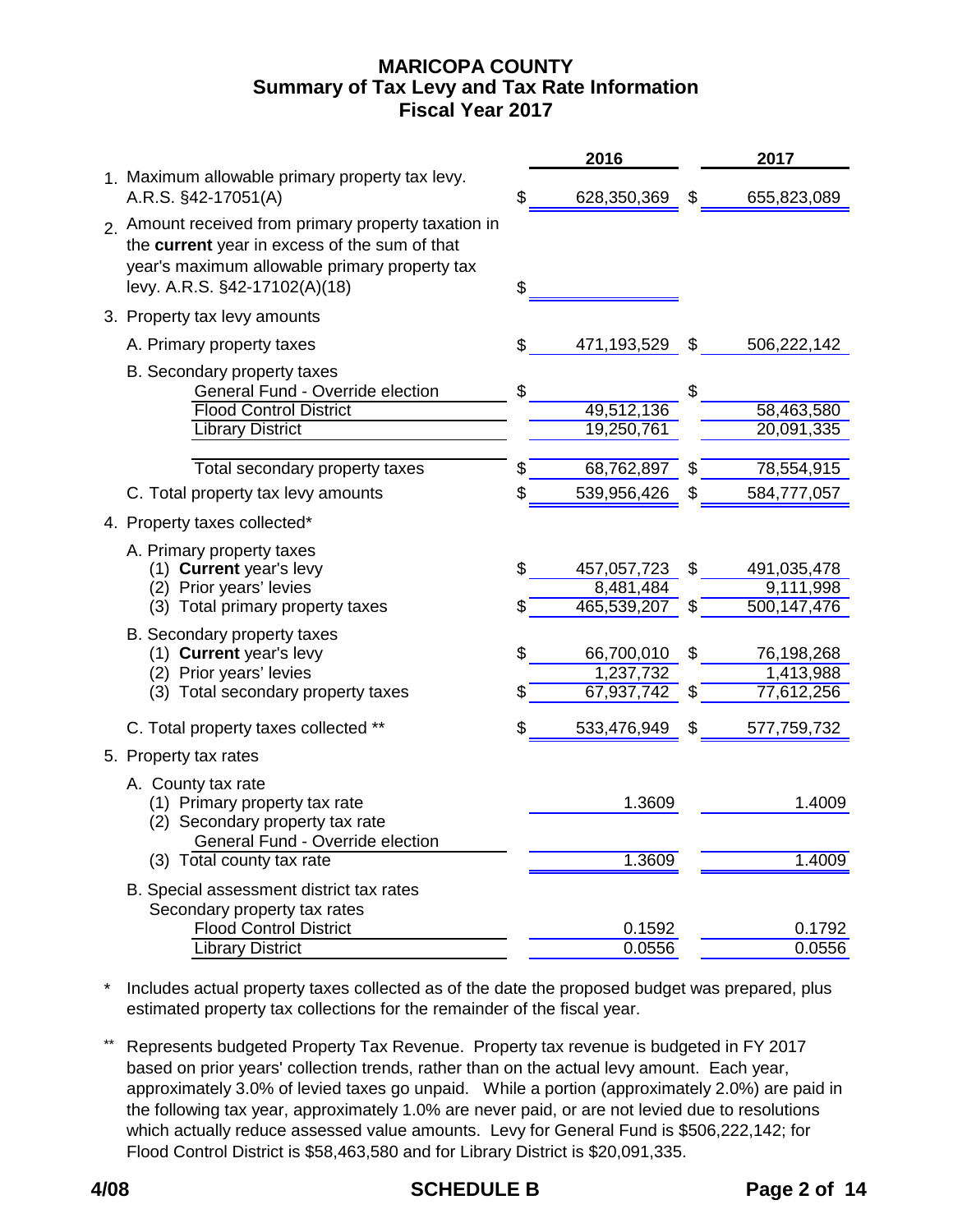## **MARICOPA COUNTY Fiscal Year 2017 Summary by Fund Type of Revenues Other Than Property Taxes**

|                                                                                                                                                                                                |          | <b>ESTIMATED</b><br><b>REVENUES **</b> |          | <b>ACTUAL</b><br><b>REVENUES*</b> |        | <b>ESTIMATED</b><br><b>REVENUES</b> |
|------------------------------------------------------------------------------------------------------------------------------------------------------------------------------------------------|----------|----------------------------------------|----------|-----------------------------------|--------|-------------------------------------|
| <b>SOURCE OF REVENUES</b>                                                                                                                                                                      |          | 2016                                   |          | 2016                              |        | 2017                                |
| <b>GENERAL FUND</b>                                                                                                                                                                            |          |                                        |          |                                   |        |                                     |
| <b>Taxes</b>                                                                                                                                                                                   |          |                                        |          |                                   |        |                                     |
| TAX PENALTIES & INTEREST                                                                                                                                                                       | \$       | 11,087,186                             | \$       | 11,084,407                        | -\$    | 7,519,586                           |
| PAYMENTS IN LIEU OF TAXES                                                                                                                                                                      |          | 13,686,679                             |          | 14,234,759                        |        | 13,659,917                          |
| STATE SHARED SALES TAX                                                                                                                                                                         |          | 492,019,045                            |          | 499,440,776                       |        | 516,863,039                         |
| STATE SHARED VEHICLE LICENSE                                                                                                                                                                   |          | 138,282,676                            |          | 144,654,495                       |        | 149,955,458                         |
| <b>Licenses and permits</b>                                                                                                                                                                    |          |                                        |          |                                   |        |                                     |
| <b>LICENSES AND PERMITS</b>                                                                                                                                                                    |          | 2,311,877                              |          | 1,993,721                         |        | 2,329,936                           |
| Intergovernmental                                                                                                                                                                              |          |                                        |          |                                   |        |                                     |
| <b>GRANTS</b>                                                                                                                                                                                  |          | 6,333                                  |          | 6,215                             |        |                                     |
| OTHER INTERGOVERNMENTAL                                                                                                                                                                        |          | 9,389,697                              |          | 10,796,567                        |        | 4,306,822                           |
| <b>Charges for services</b>                                                                                                                                                                    |          |                                        |          |                                   |        |                                     |
| <b>INTERGOV CHARGES FOR SERVICES</b>                                                                                                                                                           |          | 17,888,754                             |          | 18,608,705                        |        | 18,632,123                          |
| OTHER CHARGES FOR SERVICES                                                                                                                                                                     |          | 24,559,638                             |          | 27,103,191                        |        | 26,101,214                          |
| PATIENT SERVICES REVENUE                                                                                                                                                                       |          | 6,988                                  |          | 7,271                             |        | 6,988                               |
| <b>Fines and forfeits</b>                                                                                                                                                                      |          |                                        |          |                                   |        |                                     |
| <b>FINES &amp; FORFEITS</b>                                                                                                                                                                    |          | 9,802,082                              |          | 10,478,212                        |        | 10,372,054                          |
| <b>Investments</b>                                                                                                                                                                             |          |                                        |          |                                   |        |                                     |
| <b>INTEREST EARNINGS</b>                                                                                                                                                                       |          | 2,800,000                              |          | 3,087,867                         |        | 2,400,000                           |
| <b>Miscellaneous</b>                                                                                                                                                                           |          |                                        |          |                                   |        |                                     |
| MISCELLANEOUS REVENUE                                                                                                                                                                          |          | 2,782,614                              |          | 3,512,798                         |        | 2,504,000                           |
| <b>Total General Fund \$</b>                                                                                                                                                                   |          | 724,623,569                            | \$       | 745,008,984                       | \$     | 754,651,137                         |
| Includes actual revenues recognized on the modified accrual or accrual basis as of the date the proposed budget was<br>prepared, plus estimated revenues for the remainder of the fiscal year. |          |                                        |          |                                   |        |                                     |
| <b>SPECIAL REVENUE FUNDS</b>                                                                                                                                                                   |          |                                        |          |                                   |        |                                     |
| <b>Road Fund</b><br><b>TRANSPORTATION OPERATIONS</b>                                                                                                                                           | \$       | 108,602,126                            | \$       | 108,688,747                       | \$     | 118,542,556                         |
| <b>Total Road Fund</b>                                                                                                                                                                         | \$       | 108,602,126                            | \$       | 108,688,747                       | S      | 118,542,556                         |
| <b>Health Services Fund</b>                                                                                                                                                                    |          |                                        |          |                                   |        |                                     |
| PATIENT SERVICES REVENUE                                                                                                                                                                       | \$       | 2,290,807                              | \$       |                                   | \$.    |                                     |
| <b>Total Health Services Fund</b>                                                                                                                                                              | \$       |                                        | \$       | 2,597,812<br>2,597,812            |        | 2,460,757                           |
|                                                                                                                                                                                                |          | 2,290,807                              |          |                                   | S      | 2,460,757                           |
| <b>List Fund: Other Special Revenue</b>                                                                                                                                                        |          |                                        |          |                                   |        |                                     |
| GRANTS, MISC. REVENUE, ETC.<br><b>Total Other Special Revenue</b>                                                                                                                              | \$<br>\$ | 554,439,577<br>554,439,577             | \$<br>\$ | 502,033,592<br>502,033,592        | S<br>S | 496,760,979                         |
| Total Special Revenue Funds \$                                                                                                                                                                 |          | 665,332,510                            | \$       | 613,320,151                       | S      | 496,760,979<br>617,764,292          |
| <b>DEBT SERVICE FUNDS</b>                                                                                                                                                                      |          |                                        |          |                                   |        |                                     |

| NON-DEPARTMENTAL              | \$<br>1,373,504  | 1,377,636  | - \$ |            |
|-------------------------------|------------------|------------|------|------------|
| <b>STADIUM DISTRICT</b>       | 3,701,623        | 3,701,647  |      | 3,705,813  |
| Total Debt Service Funds \$   | 5,075,127        | 5,099,120  |      | 3,705,813  |
| <b>CAPITAL PROJECTS FUNDS</b> |                  |            |      |            |
| <b>TRANSPORTATION</b>         | \$<br>29,364,618 | 16,624,649 |      | 18,085,534 |
| <b>LIBRARY DISTRICT</b>       |                  | 25,004     |      |            |
| <b>STADIUM DISTRICT</b>       | 750,200          | 772,546    |      | 750,200    |
| NON DEPARTMENTAL              | 200              | 1,006,694  |      | 200        |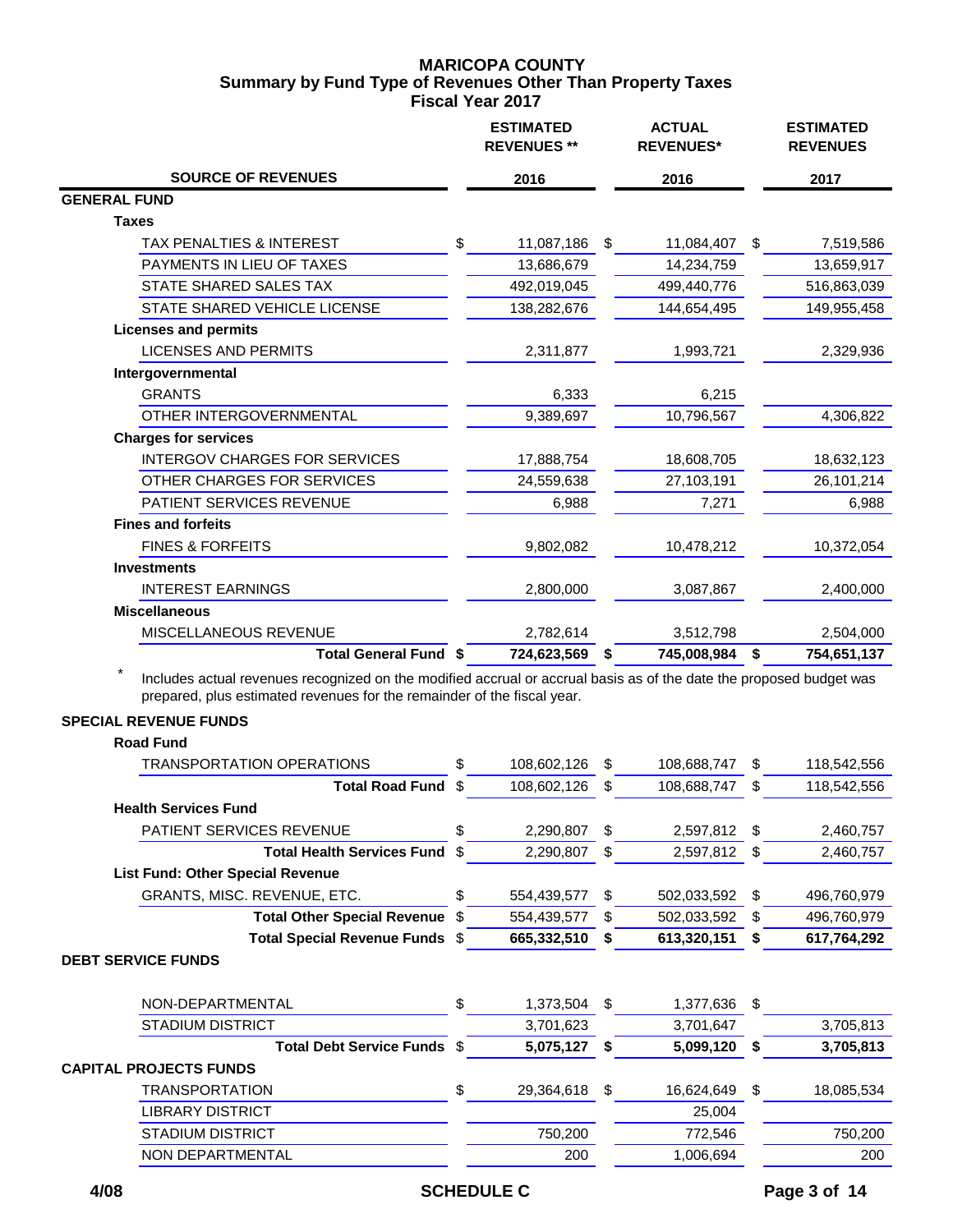## **MARICOPA COUNTY Fiscal Year 2017 Summary by Fund Type of Revenues Other Than Property Taxes**

|                                 |      | <b>ESTIMATED</b><br><b>REVENUES **</b> |    | <b>ACTUAL</b><br><b>REVENUES*</b> |     | <b>ESTIMATED</b><br><b>REVENUES</b> |
|---------------------------------|------|----------------------------------------|----|-----------------------------------|-----|-------------------------------------|
| <b>SOURCE OF REVENUES</b>       |      | 2016                                   |    | 2016                              |     | 2017                                |
| <b>FLOOD CONTROL DISTRICT</b>   |      | 34,453,000                             |    | 25,751,542                        |     | 40,938,500                          |
| Total Capital Projects Funds \$ |      | 64,568,018                             | S  | 44,180,435                        | S   | 59,774,434                          |
| <b>INTERNAL SERVICE FUNDS</b>   |      |                                        |    |                                   |     |                                     |
| EMPLOYEE BENEFITS AND HEALTH    | \$   | 160,167,998                            | \$ | 161,138,526                       | -SS | 179,462,451                         |
| <b>ENTERPRISE TECHNOLOGY</b>    |      | 17,069,304                             |    | 17,701,187                        |     | 21,636,326                          |
| <b>PROCUREMENT SERVICES</b>     |      | 845,217                                |    | 707,214                           |     | 739,834                             |
| <b>EQUIPMENT SERVICES</b>       |      | 16,854,693                             |    | 16,433,029                        |     | 16,854,693                          |
| <b>RISK MANAGEMENT</b>          |      | 20,570,789                             |    | 20,830,710                        |     | 20,570,789                          |
| Total Internal Service Funds \$ |      | 215,508,001                            |    | 216,810,666                       |     | 239,264,093                         |
| <b>ELIMINATIONS FUNDS</b>       |      |                                        |    |                                   |     |                                     |
| <b>ELIMINATIONS</b>             | \$   | (190,746,884)                          | \$ | $(191, 585, 710)$ \$              |     | (214,751,324)                       |
| <b>Total Eliminations Funds</b> | -S   | (190, 746, 884)                        | S  | (191,585,710) \$                  |     | (214, 751, 324)                     |
| <b>TOTAL ALL FUNDS</b>          | - \$ | 1,484,360,341                          |    | 1,432,833,646                     | S   | 1,460,408,445                       |

 \* Includes actual revenues recognized on the modified accrual or accrual basis as of the date the proposed budget was prepared, plus estimated revenues for the remainder of the fiscal year.

\*\* Includes revenues from adopted budget plus any approved adjustments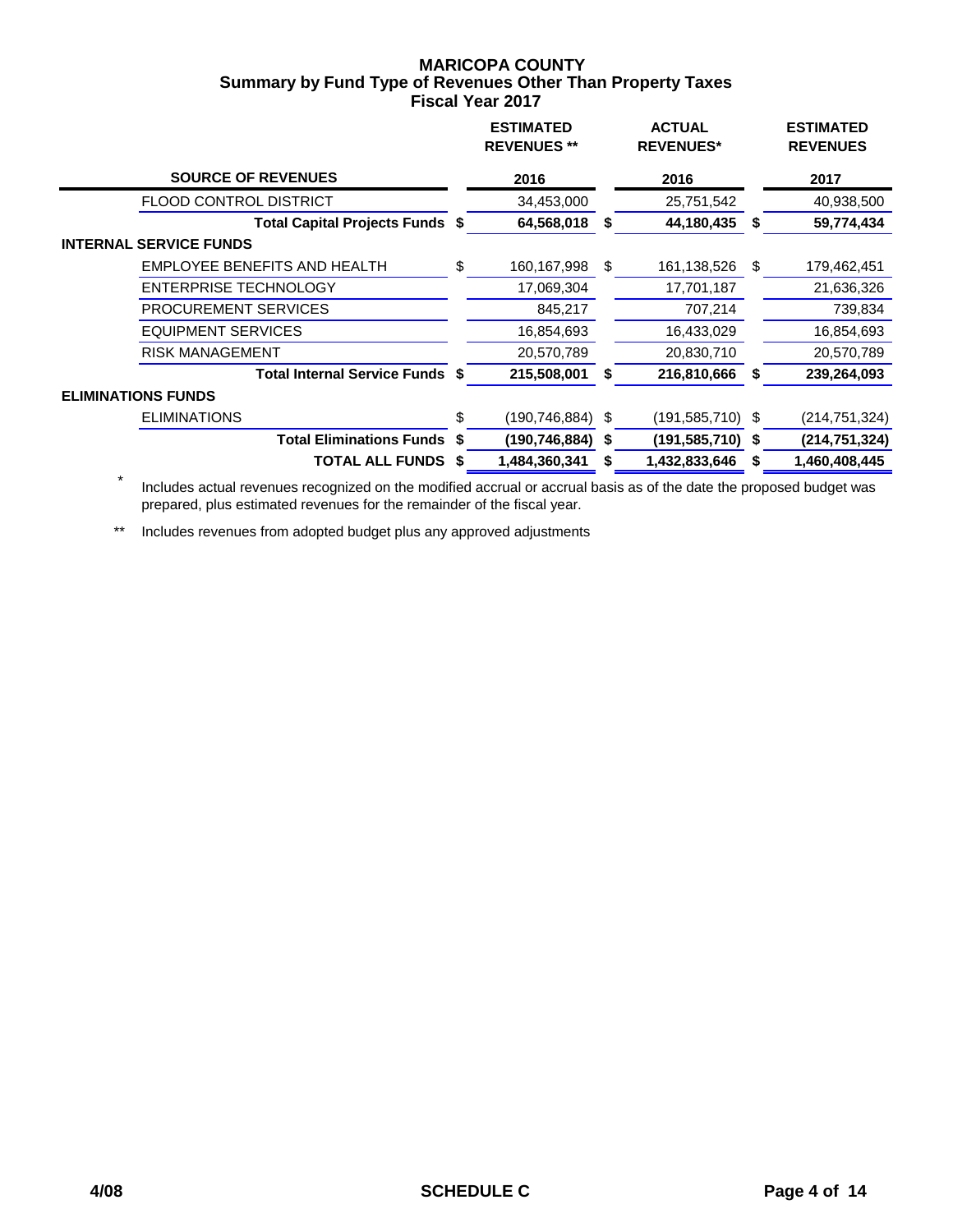### **MARICOPA COUNTY Fiscal Year 2017 Summary by Fund Type of Other Financing Sources/<Uses> and Interfund Transfers**

|                                                |                | 2017           | <b>OTHER FINANCING</b> |               |                         | 2017 | <b>INTERFUND TRANSFERS</b> |  |  |
|------------------------------------------------|----------------|----------------|------------------------|---------------|-------------------------|------|----------------------------|--|--|
| <b>FUND</b>                                    | <b>SOURCES</b> |                | <uses></uses>          |               | $\overline{\mathsf{I}}$ |      | <out></out>                |  |  |
|                                                |                |                |                        |               |                         |      |                            |  |  |
| <b>GENERAL FUND</b>                            |                |                |                        |               |                         |      |                            |  |  |
| <b>ASSESSOR</b>                                | \$             |                |                        |               | $\mathfrak s$           | \$   | 7,730                      |  |  |
| <b>EDUCATION SERVICES</b>                      |                |                |                        |               |                         |      | 6.161                      |  |  |
| <b>ELECTIONS</b>                               |                |                |                        |               |                         |      | 1,913,301                  |  |  |
| <b>ENTERPRISE TECHNOLOGY</b>                   |                |                |                        |               |                         |      | 1,335,475                  |  |  |
| <b>FACILITIES MANAGEMENT</b>                   |                |                |                        |               |                         |      | 10,140                     |  |  |
| <b>NON DEPARTMENTAL</b>                        | 5,156,400      |                |                        |               | 12,104,659              |      | 339,872,234                |  |  |
| <b>PUBLIC HEALTH</b>                           |                |                |                        |               |                         |      | 30,000                     |  |  |
| <b>SHERIFF</b>                                 |                |                |                        |               |                         |      | 322,938                    |  |  |
| Total General Fund \$                          | 5,156,400 \$   |                |                        | \$            | 12,104,659 \$           |      | 343,497,979                |  |  |
|                                                |                |                |                        |               |                         |      |                            |  |  |
| <b>SPECIAL REVENUE FUNDS</b>                   |                |                |                        |               |                         |      |                            |  |  |
| <b>AIR QUALITY</b>                             | \$             |                |                        | \$            |                         | \$   | 8,450                      |  |  |
| <b>ANIMAL CARE AND CONTROL</b>                 |                |                |                        |               |                         |      | 1,140,175                  |  |  |
| <b>EMERGENCY MANAGEMENT</b>                    |                |                |                        |               |                         |      | 845                        |  |  |
| <b>ENVIRONMENTAL SERVICES</b>                  |                |                |                        |               |                         |      | 17,323                     |  |  |
| <b>HUMAN SERVICES</b>                          |                |                |                        |               |                         |      | 6,602                      |  |  |
| <b>FLOOD CONTROL DISTRICT</b>                  |                |                |                        |               |                         |      | 25,408,677                 |  |  |
| <b>LIBRARY DISTRICT</b>                        |                |                |                        |               |                         |      | 2,018,941                  |  |  |
| <b>NON DEPARTMENTAL</b>                        | 1,154,241      |                |                        |               | 214,404,796             |      | 9,962,412                  |  |  |
| <b>PARKS &amp; RECREATION</b>                  | 1,021,199      |                |                        |               |                         |      | 1,034,475                  |  |  |
| <b>PLANNING &amp; DEVELOPMENT</b>              |                |                |                        |               |                         |      | 5,070                      |  |  |
| <b>PUBLIC HEALTH</b>                           |                |                |                        |               | 30,000                  |      |                            |  |  |
| <b>SHERIFF</b>                                 |                |                |                        |               |                         |      | 6.750.000                  |  |  |
| <b>STADIUM DISTRICT</b>                        |                |                |                        |               |                         |      | 4,076,643                  |  |  |
| <b>TRANSPORTATION</b>                          | 3,790,000      |                |                        |               |                         |      | 52,886,178                 |  |  |
| Total Special Revenue Funds \$                 | 5,965,440 \$   |                |                        | \$            | 214,434,796 \$          |      | 103,315,791                |  |  |
|                                                |                |                |                        |               |                         |      |                            |  |  |
| <b>DEBT SERVICE FUNDS</b>                      |                |                |                        |               |                         |      |                            |  |  |
| <b>NON DEPARTMENTAL</b>                        |                |                |                        | $\mathsf{\$}$ | 140,192,040             | \$   |                            |  |  |
| <b>Total Debt Service Funds</b>                | \$             |                |                        |               | 140.192.040 \$          |      |                            |  |  |
|                                                |                |                |                        |               |                         |      |                            |  |  |
| <b>CAPITAL PROJECTS FUNDS</b>                  |                |                |                        |               |                         |      |                            |  |  |
| <b>FLOOD CONTROL DISTRICT</b>                  | \$             |                |                        | \$            | 25,408,677 \$           |      |                            |  |  |
| <b>LIBRARY DISTRICT</b>                        |                |                |                        |               | 2,018,941               |      |                            |  |  |
| <b>NON DEPARTMENTAL</b>                        | 168,120,251    |                |                        |               | 119.634.637             |      | 120,766,318                |  |  |
| <b>STADIUM DISTRICT</b>                        |                |                |                        |               | 4,076,643               |      |                            |  |  |
| <b>TRANSPORTATION</b>                          |                |                |                        |               | 46,191,794              |      |                            |  |  |
| Total Capital Projects Funds \$ 168,120,251 \$ |                |                |                        | \$            | 197,330,692             | \$   | 120,766,318                |  |  |
| <b>INTERNAL SERVICE FUNDS</b>                  |                |                |                        |               |                         |      |                            |  |  |
|                                                |                |                |                        |               |                         |      |                            |  |  |
| <b>RISK MANAGEMENT</b>                         |                |                |                        |               | 3,517,901               | \$   |                            |  |  |
| Total Internal Service Funds \$                |                |                |                        |               | $3,517,901$ \$          |      |                            |  |  |
| <b>ELIMINATIONS FUNDS</b>                      |                |                |                        |               |                         |      |                            |  |  |
|                                                |                |                |                        | $\mathbb{S}$  |                         |      |                            |  |  |
| <b>ELIMINATIONS COUNTY</b>                     |                |                |                        |               | $(489, 884, 033)$ \$    |      | (489, 884, 033)            |  |  |
| <b>FLOOD CONTROL DISTRICT</b>                  |                |                |                        |               | (25, 408, 677)          |      | (25, 408, 677)             |  |  |
| <b>LIBRARY DISTRICT</b>                        |                |                |                        |               | (2,018,941)             |      | (2,018,941)                |  |  |
| <b>STADIUM DISTRICT</b>                        |                |                |                        |               | (4,076,643)             |      | (4,076,643)                |  |  |
| <b>TRANSPORTATION</b>                          |                |                |                        |               | (46, 191, 794)          |      | (46, 191, 794)             |  |  |
| Total Eliminations Funds \$                    |                | $\mathbb{S}^-$ |                        |               | $(567, 580, 088)$ \$    |      | (567, 580, 088)            |  |  |
|                                                |                |                |                        |               |                         |      |                            |  |  |
| TOTAL ALL FUNDS \$ 179,242,091 \$              |                |                |                        |               | $-$ \$                  |      |                            |  |  |
|                                                |                |                |                        |               |                         |      |                            |  |  |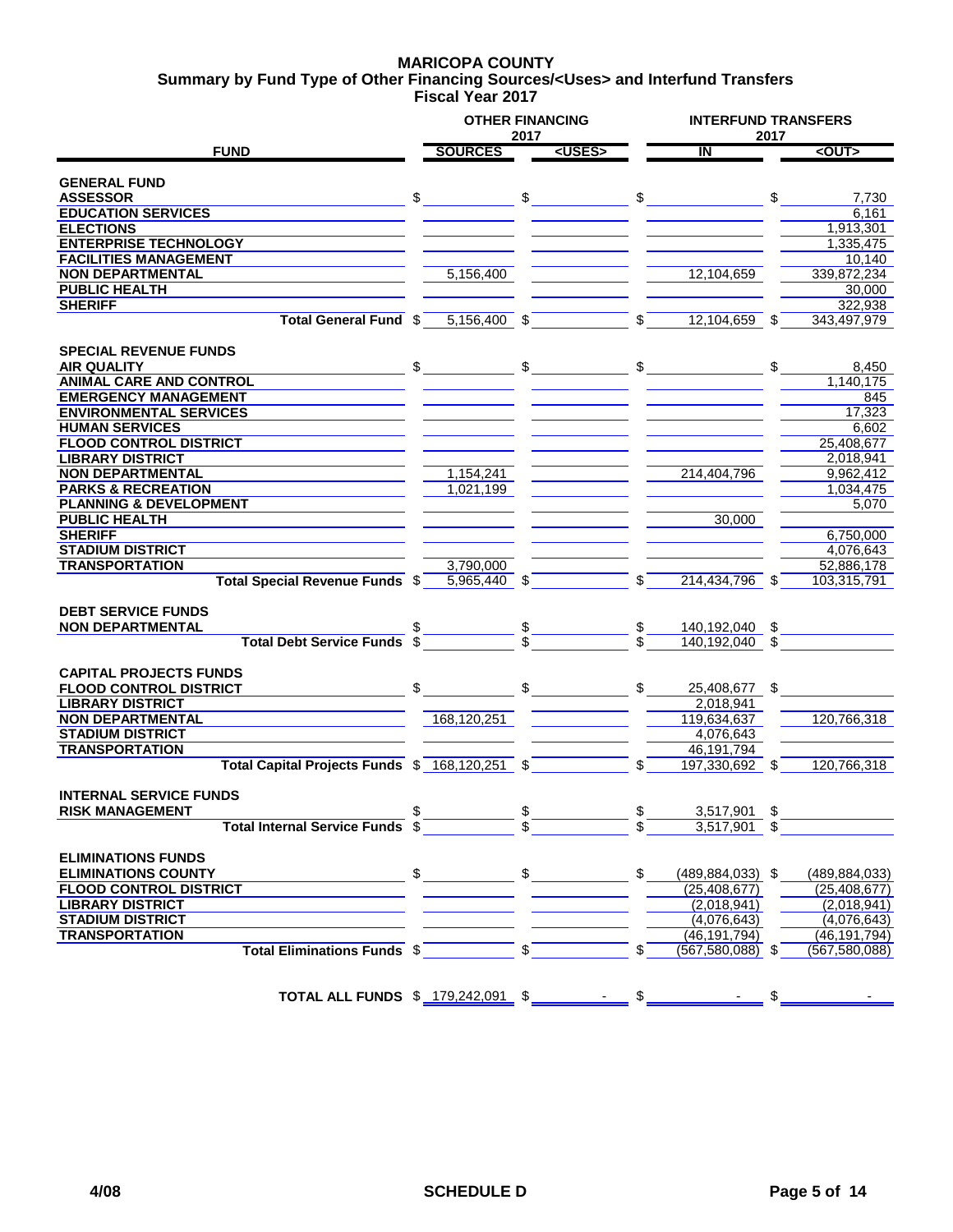### **MARICOPA COUNTY Fiscal Year 2017 Summary by Department of Expenditures/Expenses Within Each Fund Type**

|                                                                                    | <b>ADOPTED</b><br><b>BUDGETED</b><br><b>EXPENDITURES/</b><br><b>EXPENSES</b><br>FY 2016 | <b>EXPENDITURE/</b><br><b>EXPENSE</b><br><b>ADJUSTMENTS</b><br><b>APPROVED</b><br>FY 2016 | <b>ACTUAL</b><br><b>EXPENDITURES/</b><br><b>EXPENSES*</b><br>FY 2016 | <b>BUDGETED</b><br><b>EXPENDITURES/</b><br><b>EXPENSES</b><br>FY 2017 |
|------------------------------------------------------------------------------------|-----------------------------------------------------------------------------------------|-------------------------------------------------------------------------------------------|----------------------------------------------------------------------|-----------------------------------------------------------------------|
| <b>GENERAL FUND</b>                                                                |                                                                                         |                                                                                           |                                                                      |                                                                       |
| <b>ADULT PROBATION</b>                                                             | \$<br>49,255,413 \$                                                                     | $(900,000)$ \$                                                                            | 48,007,648 \$                                                        | 51,024,130                                                            |
| AIR QUALITY                                                                        | 1,220,657                                                                               |                                                                                           | 1,220,657                                                            | 1,119,037                                                             |
| ANIMAL CARE AND CONTROL                                                            | 258,954                                                                                 | 500,000                                                                                   | 758,954                                                              | 758,954                                                               |
| <b>ASSESSOR</b><br>ASSISTANT COUNTY MANAGER 940                                    | 24, 132, 164<br>295,088                                                                 | (7,730)                                                                                   | 23,704,178<br>251,350                                                | 24,018,711<br>295.088                                                 |
| ASSISTANT COUNTY MANAGER 950                                                       | 961,361                                                                                 | (46, 647)                                                                                 | 445,607                                                              | 904,383                                                               |
| BOARD OF SUPERVISORS DIST 1                                                        | 370,718                                                                                 |                                                                                           | 341,510                                                              | 376,999                                                               |
| <b>BOARD OF SUPERVISORS DIST 2</b>                                                 | 370,718                                                                                 |                                                                                           | 370,551                                                              | 376,999                                                               |
| <b>BOARD OF SUPERVISORS DIST 3</b>                                                 | 370,718                                                                                 |                                                                                           | 346,813                                                              | 376,999                                                               |
| BOARD OF SUPERVISORS DIST 4                                                        | 370,718                                                                                 |                                                                                           | 362,064                                                              | 376,999                                                               |
| <b>BOARD OF SUPERVISORS DIST 5</b>                                                 | 370,718                                                                                 |                                                                                           | 370,597                                                              | 376,999                                                               |
| <b>CALL CENTER</b>                                                                 | 1,719,187                                                                               |                                                                                           | 1,666,364                                                            | 1,719,187                                                             |
| <b>CLERK OF THE BOARD</b>                                                          | 1,424,411                                                                               |                                                                                           | 1,181,080                                                            | 1,458,992                                                             |
| <b>CLERK OF THE SUPERIOR COURT</b>                                                 | 35,668,456                                                                              | (76, 673)                                                                                 | 32,777,662                                                           | 35.192.277                                                            |
| <b>CONSTABLES</b>                                                                  | 3,076,881                                                                               | 6,333                                                                                     | 2,956,341                                                            | 3,242,537                                                             |
| <b>CONTRACT COUNSEL</b>                                                            | 55,543,889                                                                              |                                                                                           | 46,875,576                                                           | 54,487,007                                                            |
| <b>CORRECTIONAL HEALTH</b>                                                         | 3,289,967                                                                               | 17,835                                                                                    | 3,158,551                                                            | 3,522,248                                                             |
| <b>COUNTY ATTORNEY</b>                                                             | 85,548,461                                                                              |                                                                                           | 85,340,944                                                           | 87,639,468                                                            |
| <b>COUNTY MANAGER</b>                                                              | 2,577,919                                                                               |                                                                                           | 2,576,602                                                            | 2.648.433                                                             |
| <b>DEPUTY COUNTY MANAGER 920</b>                                                   | 1,473,270                                                                               |                                                                                           | 1,389,706                                                            | 1,473,270                                                             |
| <b>EDUCATION SERVICE</b>                                                           | 2,910,770                                                                               | (6, 161)                                                                                  | 2,607,891                                                            | 2,976,772                                                             |
| <b>ELECTIONS</b>                                                                   | 13.347.301                                                                              | 5,378,388                                                                                 | 14,406,256                                                           | 21,269,588                                                            |
| <b>EMERGENCY MANAGEMENT</b>                                                        | 250,989                                                                                 |                                                                                           | 245,997                                                              | 253,651                                                               |
| EMPLOYEE BENEFITS AND HEALTH                                                       | 270,537                                                                                 |                                                                                           | 261.130                                                              | 276,946                                                               |
| <b>ENTERPRISE TECHNOLOGY</b>                                                       | 39.148.184                                                                              | (205, 869)                                                                                | 32,472,862                                                           | 32, 162, 742                                                          |
| <b>ENVIRONMENTAL SERVICES</b>                                                      | 4,168,995                                                                               |                                                                                           | 4,168,995                                                            | 4,638,045                                                             |
| <b>FACILITIES MANAGEMENT</b>                                                       | 49,850,747                                                                              | 117,095                                                                                   | 45,840,411                                                           | 46,105,227                                                            |
| <b>FINANCE</b>                                                                     | 2,855,401                                                                               |                                                                                           | 2,604,278                                                            | 2,855,401                                                             |
| <b>HUMAN RESOURCES</b>                                                             | 4,440,245                                                                               | (24, 320)                                                                                 | 4,203,015                                                            | 4,475,633                                                             |
| <b>HUMAN SERVICES</b>                                                              | 2,380,912                                                                               |                                                                                           | 2,378,802                                                            | 2,383,708                                                             |
| <b>INTERNAL AUDIT</b>                                                              | 1,855,357                                                                               |                                                                                           | 1,833,875                                                            | 1,888,018                                                             |
| <b>JUSTICE COURTS</b><br><b>JUVENILE PROBATION</b>                                 | 18,337,008                                                                              |                                                                                           | 18,160,382<br>17,232,776                                             | 18,312,558<br>17,154,428                                              |
| LEGAL ADVOCATE                                                                     | 17,872,534<br>12,055,425                                                                | (1, 105, 000)                                                                             | 11,683,662                                                           | 12,046,888                                                            |
| <b>LEGAL DEFENDER</b>                                                              | 13,258,636                                                                              |                                                                                           | 13,098,196                                                           | 13,436,322                                                            |
| MANAGEMENT AND BUDGET                                                              | 2,431,156                                                                               |                                                                                           | 2,257,655                                                            | 2,431,156                                                             |
| <b>MEDICAL EXAMINER</b>                                                            | 8,791,501                                                                               | 127,510                                                                                   | 8,609,735                                                            | 10,398,183                                                            |
| NON DEPARTMENTAL*                                                                  | 289,015,578                                                                             | 4,846,277                                                                                 | 238,255,549                                                          | 319,427,694                                                           |
| PARKS AND RECREATION                                                               | 1,259,802                                                                               | 40,038                                                                                    | 899,840                                                              | 1,274,325                                                             |
| PLANNING AND DEVELOPMENT                                                           | 868,232                                                                                 |                                                                                           | 868,232                                                              | 868,232                                                               |
| PROCUREMENT SERVICES                                                               | 2,487,658                                                                               |                                                                                           | 2,487,658                                                            | 2,438,032                                                             |
| PUBLIC ADVOCATE                                                                    | 9,441,291                                                                               |                                                                                           | 9,074,077                                                            | 9,297,577                                                             |
| PUBLIC DEFENDER                                                                    | 40,490,466                                                                              |                                                                                           | 40,695,596                                                           | 41,570,118                                                            |
| PUBLIC FIDUCIARY                                                                   | 3,201,348                                                                               | 101,435                                                                                   | 3,128,257                                                            | 3,857,641                                                             |
| PUBLIC HEALTH                                                                      | 11,814,181                                                                              |                                                                                           | 11,566,434                                                           | 11,848,845                                                            |
| <b>RECORDER</b>                                                                    | 2,185,621                                                                               |                                                                                           | 2,072,852                                                            | 2,322,447                                                             |
| <b>SHERIFF</b>                                                                     | 114,650,913                                                                             | (682, 724)                                                                                | 112,351,871                                                          | 109,360,459                                                           |
| <b>SUPERIOR COURT</b>                                                              | 87,424,770                                                                              | 2,040,036                                                                                 | 87,984,521                                                           | 85,692,226                                                            |
| <b>TREASURER</b>                                                                   | 5,059,279                                                                               |                                                                                           | 5,059,250                                                            | 5,907,713                                                             |
| WASTE RESOURCES AND RECYCLING                                                      | 3,231,384                                                                               |                                                                                           | 3,109,991                                                            | 4,186,564                                                             |
| Total General Fund \$                                                              | 1,033,655,889 \$                                                                        | 10,119,823 \$                                                                             | 953,722,801 \$                                                       | 1,062,505,856                                                         |
| * Non Departmental includes general contingency of<br><b>SPECIAL REVENUE FUNDS</b> | 33,215,825 \$<br>\$                                                                     | 6,344,793 \$                                                                              |                                                                      | 39,089,107                                                            |
| <b>ADULT PROBATION</b>                                                             | \$<br>49,802,659 \$                                                                     | 75,829 \$                                                                                 | 48,217,805 \$                                                        | 50,944,060                                                            |
| AIR QUALITY                                                                        | 18,267,649                                                                              | (8, 450)                                                                                  | 15,888,665                                                           | 17,647,878                                                            |
| ANIMAL CARE AND CONTROL                                                            | 12,588,895                                                                              | 230,958                                                                                   | 15,014,087                                                           | 14,893,914                                                            |
| ASSISTANT COUNTY MANAGER 950                                                       | 474,389                                                                                 |                                                                                           | 1,256,220                                                            | 479,139                                                               |
| CLERK OF THE SUPERIOR COURT                                                        | 7,774,240                                                                               | 112,753                                                                                   | 7,555,739                                                            | 8,583,746                                                             |
| <b>CORRECTIONAL HEALTH</b>                                                         | 63,629,857                                                                              | 13,628                                                                                    | 63,056,418                                                           | 64,480,524                                                            |
| <b>COUNTY ATTORNEY</b>                                                             | 13,183,799                                                                              | 2,017,369                                                                                 | 14,802,592                                                           | 14,149,082                                                            |
| <b>COUNTY MANAGER</b>                                                              | 5,000                                                                                   | 1,618,576                                                                                 | 1,618,576                                                            | 326,455                                                               |
| <b>EDUCATION SERVICES</b>                                                          | 28,168,106                                                                              | 1,394,873                                                                                 | 26,031,541                                                           | 27,863,805                                                            |
| <b>ELECTIONS</b><br><b>EMERGENCY MANAGEMENT</b>                                    | 470,278                                                                                 | 503,216                                                                                   | 316,343                                                              | 406,750<br>1,810,156                                                  |
|                                                                                    | 1,815,266                                                                               | 186,954                                                                                   | 1,810,220                                                            |                                                                       |
| EMPLOYEE BENEFITS AND HEALTH                                                       | 7,935,127                                                                               |                                                                                           | 6,975,131                                                            | 7,891,088                                                             |
| ENTERPRISE TECHNOLOGY                                                              | 1,151,484                                                                               |                                                                                           | 1,120,567                                                            | 984,584                                                               |
| <b>ENVIRONMENTAL SERVICES</b><br><b>FACILITIES MANAGEMENT</b>                      | 19,855,027<br>27,043,973                                                                | 52,875                                                                                    | 19,496,277                                                           | 20,165,433<br>26,139,595                                              |
| FLOOD CONTROL DISTRICT                                                             |                                                                                         | 1,119,904                                                                                 | 26,120,183                                                           |                                                                       |
| <b>HUMAN SERVICES</b>                                                              | 32,840,393<br>65,389,861                                                                | 258,774<br>8,360,294                                                                      | 31,422,273<br>57,997,626                                             | 32,500,393<br>57,722,463                                              |
| INTEGRATED CRIMINAL JUSTICE INFO                                                   |                                                                                         |                                                                                           |                                                                      |                                                                       |
| <b>JUSTICE COURTS</b>                                                              | 1,730,987                                                                               |                                                                                           | 1,714,417<br>7,036,059                                               | 1,674,309<br>7,510,836                                                |
| <b>JUVENILE PROBATION</b>                                                          | 7,221,433<br>40,871,232                                                                 | 140,049                                                                                   | 39,961,566                                                           | 41,509,884                                                            |
| LEGAL ADVOCATE                                                                     | 25,968                                                                                  |                                                                                           | 22,968                                                               | 35,014                                                                |
| LEGAL DEFENDER                                                                     | 182,434                                                                                 |                                                                                           | 147,069                                                              | 135,739                                                               |
| <b>LIBRARY DISTRICT</b>                                                            | 29,489,719                                                                              | 81,798                                                                                    | 29,447,583                                                           | 26,283,450                                                            |
| MEDICAL EXAMINER                                                                   |                                                                                         | 8,406                                                                                     | 8,406                                                                | 8,851                                                                 |
|                                                                                    |                                                                                         |                                                                                           |                                                                      |                                                                       |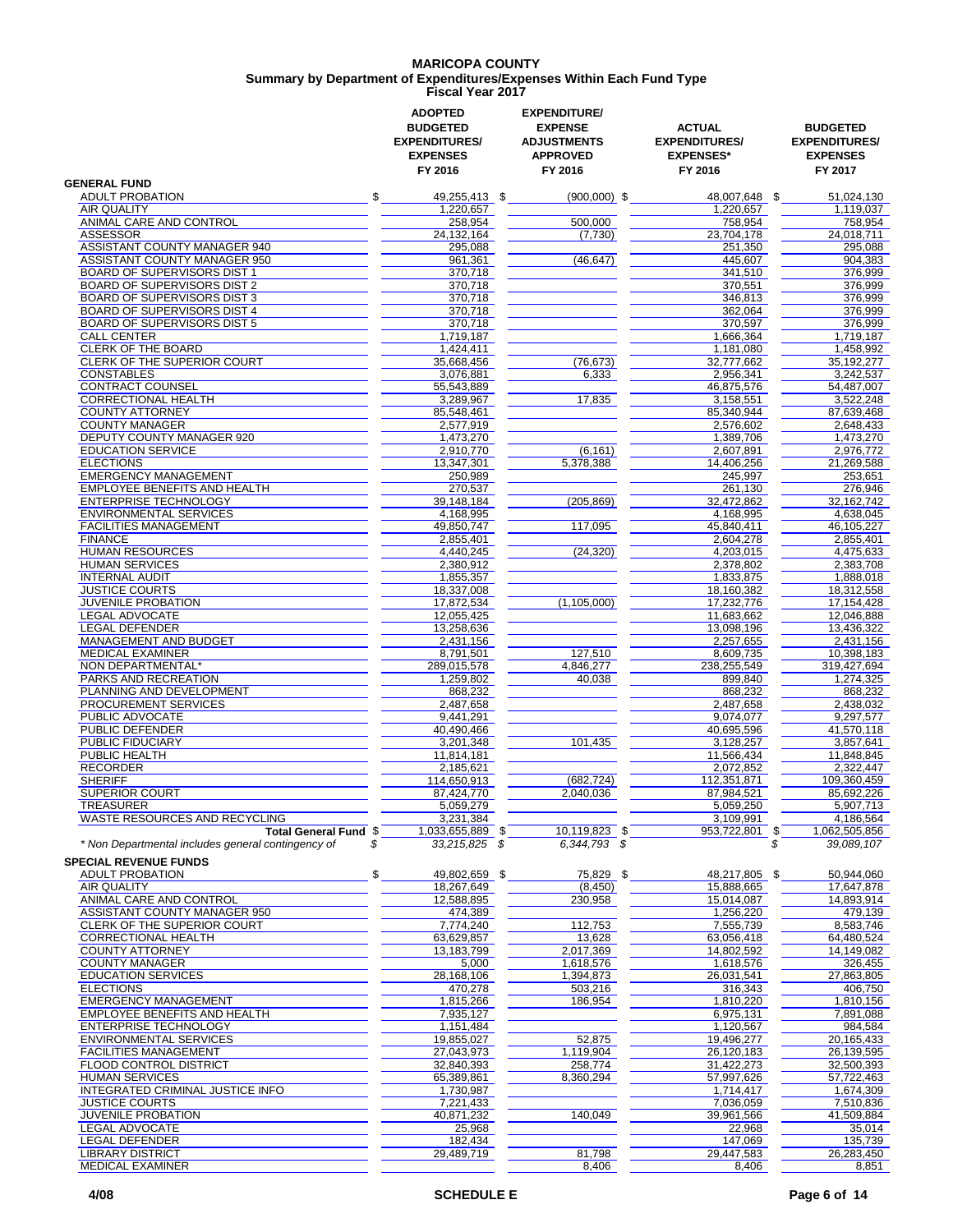### **MARICOPA COUNTY Fiscal Year 2017 Summary by Department of Expenditures/Expenses Within Each Fund Type**

|                                                          | <b>ADOPTED</b><br><b>BUDGETED</b>       | <b>EXPENDITURE/</b><br><b>EXPENSE</b> | <b>ACTUAL</b>                            | <b>BUDGETED</b>                         |
|----------------------------------------------------------|-----------------------------------------|---------------------------------------|------------------------------------------|-----------------------------------------|
|                                                          | <b>EXPENDITURES/</b><br><b>EXPENSES</b> | <b>ADJUSTMENTS</b><br><b>APPROVED</b> | <b>EXPENDITURES/</b><br><b>EXPENSES*</b> | <b>EXPENDITURES/</b><br><b>EXPENSES</b> |
|                                                          | FY 2016                                 | FY 2016                               | FY 2016                                  | FY 2017                                 |
| NON DEPARTMENTAL*                                        | 75,651,946                              | (16, 755, 243)                        | 1,134,411                                | 51.494.618                              |
| <b>PARKS AND RECREATION</b>                              | 10.917.061                              |                                       | 9.700.951                                | 11.241.409                              |
| PLANNING AND DEVELOPMENT                                 | 8,178,791                               | 744,930                               | 9,635,728                                | 8,528,751                               |
| <b>PUBLIC DEFENDER</b>                                   | 1,764,814                               |                                       | 1,563,166                                | 1,373,421                               |
| <b>PUBLIC HEALTH</b>                                     | 50.759.524                              | 715,210                               | 53,898,696                               | 50.033.386                              |
| <b>RECORDER</b>                                          | 5,490,958                               |                                       | 5,022,556                                | 4,567,089                               |
| <b>SHERIFF</b>                                           | 237.950.230                             | 1,161,328                             | 235,350,683                              | 240,611,882                             |
| <b>STADIUM DISTRICT</b>                                  | 3,008,311                               |                                       | 3,001,741                                | 2,876,085                               |
| <b>SUPERIOR COURT</b>                                    | 15,844,414                              | 863,850                               | 14,577,293                               | 17,090,468                              |
| <b>TRANSPORTATION</b>                                    | 60,727,906                              | (45,090)                              | 58,890,612                               | 69,425,324                              |
| <b>TREASURER</b>                                         | 304.341                                 |                                       |                                          | 304.341                                 |
| <b>WASTE RESOURCES AND RECYCLING</b>                     | 4,751,611                               | 100,000                               | 4,838,611                                | 4,751,611                               |
| Total Special Revenue Funds \$                           | 905.267.683 \$                          | 2.952.791 \$                          | 814.652.779 \$                           | 886.445.533                             |
| * Non Departmental includes general contingency of<br>\$ | 24,700,000 \$                           | $(282.061)$ \$                        |                                          | \$<br>24,417,939                        |
| <b>DEBT SERVICE FUNDS</b>                                |                                         |                                       |                                          |                                         |
| NON DEPARTMENTAL                                         | 9,580,777 \$                            | 13,898,272 \$                         | 20,497,615 \$                            | 131.781.210                             |
| <b>STADIUM DISTRICT</b>                                  | 3,701,623                               |                                       | 3,701,615                                | 3,705,813                               |
| Total Debt Service Funds \$                              | 13,282,400 \$                           | 13,898,272 \$                         | 24,199,230 \$                            | 135,487,023                             |
| <b>CAPITAL PROJECTS FUNDS</b>                            |                                         |                                       |                                          |                                         |
| FLOOD CONTROL DISTRICT                                   | \$<br>68.000.000 \$                     |                                       | 54,934,307 \$                            | 77,446,654                              |
| <b>NON DEPARTMENTAL</b>                                  | 200,867,803                             | (9,087,668)                           | 88,877,289                               | 193,417,708                             |
| <b>STADIUM DISTRICT</b>                                  | 4.003.000                               | 226.952                               | 4.224.340                                | 4.058.000                               |
| <b>TRANSPORTATION</b>                                    | 94.370.570                              |                                       | 53.877.602                               | 100.221.196                             |
| <b>Total Capital Projects Funds \$</b>                   | 367,241,373 \$                          | $(8,860,716)$ \$                      | 201,913,538 \$                           | 375,143,558                             |
| <b>INTERNAL SERVICE FUNDS</b>                            |                                         |                                       |                                          |                                         |
| EMPLOYEE BENEFITS AND HEALTH                             | \$<br>166,963,791 \$                    |                                       | 167,257,738 \$                           | 173,875,451                             |
| <b>ENTERPRISE TECHNOLOGY</b>                             | 19.021.458                              |                                       | 20.147.194                               | 22.840.873                              |
| <b>EQUIPMENT SERVICES</b>                                | 17,822,193                              | (42, 657)                             | 16,561,029                               | 17,861,193                              |
| <b>PROCUREMENT SERVICES</b>                              | 845.217                                 |                                       | 780.445                                  | 827.284                                 |
| <b>RISK MANAGEMENT</b>                                   | 33,338,997                              |                                       | 33,338,997                               | 33,338,997                              |
| Total Internal Service Funds \$                          | 237.991.656 \$                          | $(42, 657)$ \$                        | 238,085,403 \$                           | 248,743,798                             |
| <b>ELIMINATIONS FUNDS</b>                                |                                         |                                       |                                          |                                         |
| <b>ELIMINATIONS COUNTY</b>                               | $(181,990,122)$ \$<br>\$.               |                                       | \$<br>$(182, 828, 948)$ \$               | (205, 447, 397)                         |
| <b>ELIMINATIONS COUNTY AND DIST</b>                      | (8.756.762)                             |                                       | (8,756,762)                              | (9,303,927)                             |
| <b>Total Eliminations Funds \$</b>                       | $(190, 746, 884)$ \$                    |                                       | \$<br>$(191, 585, 710)$ \$               | (214, 751, 324)                         |
|                                                          |                                         |                                       |                                          |                                         |
| <b>TOTAL ALL FUNDS \$</b>                                | 2,366,692,117 \$                        | 18,067,513 \$                         | 2.040.988.041 \$                         | 2.493.574.444                           |

\* Includes actual expenditures/expenses recognized on the modified accrual or accrual basis as of the date the proposed budget was prepared, plus estimated expenditures/expenses for the remainder of the fiscal year.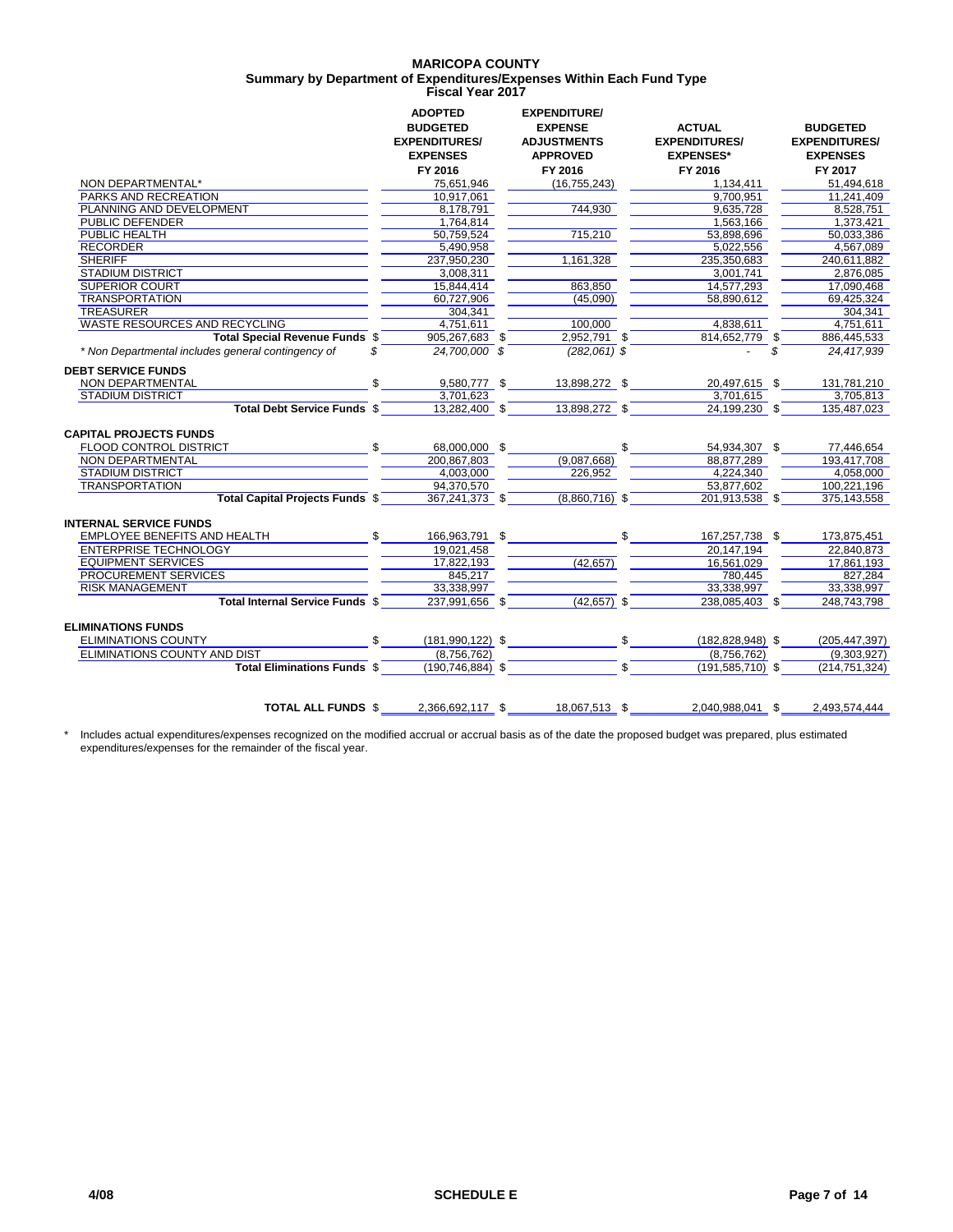### **MARICOPA COUNTY Summary by Department of Expenditures/Expenses Fiscal Year 2017**

| <b>DEPARTMENT/FUND</b>                                        | <b>ADOPTED</b><br><b>BUDGETED</b><br><b>EXPENDITURES/</b><br><b>EXPENSES</b><br>2016 | <b>EXPENDITURE/</b><br><b>EXPENSE</b><br><b>ADJUSTMENTS</b><br><b>APPROVED</b><br>2016 |                 | <b>ACTUAL</b><br><b>EXPENDITURES/</b><br><b>EXPENSES*</b><br>2016            | <b>BUDGETED</b><br><b>EXPENDITURES/</b><br><b>EXPENSES</b><br>2017 |
|---------------------------------------------------------------|--------------------------------------------------------------------------------------|----------------------------------------------------------------------------------------|-----------------|------------------------------------------------------------------------------|--------------------------------------------------------------------|
| <b>ADULT PROBATION:</b>                                       |                                                                                      |                                                                                        |                 |                                                                              |                                                                    |
| ADULT PROBATION FEES                                          | $\mathbb{S}$<br>12,772,336 \$                                                        |                                                                                        | \$              | 12.415.900 \$                                                                | 13,563,611                                                         |
| ADULT PROBATION GRANTS<br>DETENTION OPERATIONS                | 3,171,370<br>33,858,953                                                              | 75,829                                                                                 |                 | 2.792.182<br>33,009,723                                                      | 2,807,783<br>34,572,666                                            |
| GENERAL                                                       | 49,255,413                                                                           | (900,000)                                                                              |                 | 48,007,648                                                                   | 51,024,130                                                         |
| Department Total \$                                           | 99,058,072 \$                                                                        | $(824, 171)$ \$                                                                        |                 | 96,225,453 \$                                                                | 101,968,190                                                        |
|                                                               |                                                                                      |                                                                                        |                 |                                                                              |                                                                    |
| AIR QUALITY:<br>AIR QUALITY FEES                              | $\int$                                                                               | 14,294,128 \$ (8,450) \$                                                               |                 | 11,915,144 \$                                                                | 13,519,572                                                         |
| AIR QUALITY GRANTS                                            | 3,973,521                                                                            |                                                                                        |                 | 3,973,521                                                                    | 4.128.306                                                          |
| GENERAL                                                       | 1,220,657                                                                            |                                                                                        |                 | 1,220,657                                                                    | 1,119,037                                                          |
| Department Total \$                                           | 19,488,306 \$                                                                        | $(8,450)$ \$                                                                           |                 | 17,109,322 \$                                                                | 18,766,915                                                         |
|                                                               |                                                                                      |                                                                                        |                 |                                                                              |                                                                    |
| ANIMAL CARE AND CONTROL:<br>ANIMAL CONTROL FIELD OPERATION \$ | 3,639,290 \$                                                                         |                                                                                        | $\mathfrak s$   | $3,585,127$ \$                                                               | 3,951,868                                                          |
| ANIMAL CONTROL GRANTS                                         |                                                                                      | 196.000                                                                                |                 | 24,937                                                                       |                                                                    |
| ANIMAL CONTROL LICENSE SHELTER                                | 8.949.605                                                                            | 34.958                                                                                 |                 | 11.404.023                                                                   | 10.942.046                                                         |
| <b>GENERAL</b>                                                | 258,954                                                                              | 500.000                                                                                |                 | 758,954                                                                      | 758,954                                                            |
| Department Total \$                                           | $12,847,849$ \$                                                                      | $730,958$ \$                                                                           |                 | $15,773,041$ \$                                                              | 15,652,868                                                         |
| ASSESSOR:                                                     |                                                                                      |                                                                                        |                 |                                                                              |                                                                    |
| <b>GENERAL</b>                                                |                                                                                      | $(7,730)$ \$                                                                           |                 | 23,704,178 \$                                                                | 24,018,711                                                         |
| <b>Department Total \$</b>                                    | $\frac{24,132,164}{24,132,164}$ \$                                                   | $(7.730)$ \$                                                                           |                 | 23,704,178 \$                                                                | 24,018,711                                                         |
|                                                               |                                                                                      |                                                                                        |                 |                                                                              |                                                                    |
| ASSISTANT COUNTY MANAGER 940:                                 |                                                                                      |                                                                                        |                 |                                                                              |                                                                    |
| GENERAL<br>Department Total \$                                | 295,088 \$<br>$295,088$ \$                                                           |                                                                                        | $\frac{\$}{\$}$ | 251,350 \$<br>$251.350$ \$                                                   | 295,088<br>295.088                                                 |
|                                                               |                                                                                      |                                                                                        |                 |                                                                              |                                                                    |
| ASSISTANT COUNTY MANAGER 950:                                 |                                                                                      |                                                                                        |                 |                                                                              |                                                                    |
| DETENTION OPERATIONS                                          | 405,930 \$                                                                           |                                                                                        |                 | 389,768 \$                                                                   | 410,680                                                            |
| GENERAL<br>NON DEPARTMENTAL GRANTS                            | $961,361$ \$<br>$68,459$ \$                                                          | $(46.647)$ \$                                                                          | \$              | 445,607 \$<br>866,452 \$                                                     | 904.383<br>68,459                                                  |
| Department Total \$                                           | $1,435,750$ \$                                                                       | $(46, 647)$ \$                                                                         |                 | 1,701,827 \$                                                                 | 1,383,522                                                          |
|                                                               |                                                                                      |                                                                                        |                 |                                                                              |                                                                    |
| BOARD OF SUPERVISORS DIST 1:                                  |                                                                                      |                                                                                        |                 |                                                                              |                                                                    |
| <b>GENERAL</b>                                                | 370,718 \$                                                                           |                                                                                        |                 | $\frac{\$}{\$}$ 341,510 $\$$<br>$\frac{\$}{\$}$ 341,510 $\$$<br>$341,510$ \$ | 376,999                                                            |
| Department Total \$                                           | $370,718$ \$                                                                         |                                                                                        |                 |                                                                              | 376.999                                                            |
| BOARD OF SUPERVISORS DIST 2:                                  |                                                                                      |                                                                                        |                 |                                                                              |                                                                    |
| GENERAL                                                       | \$<br>$\frac{370,718}{370,718}$ \$                                                   | $rac{\text{1}}{\text{1}}$                                                              |                 | 370,551 \$                                                                   | 376,999                                                            |
| <b>Department Total \$</b>                                    |                                                                                      |                                                                                        |                 | $370.551$ \$                                                                 | 376.999                                                            |
| <b>BOARD OF SUPERVISORS DIST 3:</b>                           |                                                                                      |                                                                                        |                 |                                                                              |                                                                    |
| GENERAL                                                       |                                                                                      |                                                                                        |                 | 346,813 \$                                                                   | 376,999                                                            |
| Department Total \$                                           | $\frac{370,718}{370,718}$ \$                                                         | $rac{\text{1}}{\text{1}}$                                                              |                 | $\frac{1}{346,813}$ \$                                                       | 376,999                                                            |
|                                                               |                                                                                      |                                                                                        |                 |                                                                              |                                                                    |
| <b>BOARD OF SUPERVISORS DIST 4:</b>                           |                                                                                      |                                                                                        |                 |                                                                              |                                                                    |
| GENERAL<br>Department Total \$                                | \$<br>370,718 \$<br>$370,718$ \$                                                     |                                                                                        | \$              | 362,064 \$<br>362,064                                                        | 376,999<br>376,999                                                 |
|                                                               |                                                                                      |                                                                                        |                 |                                                                              |                                                                    |
| BOARD OF SUPERVISORS DIST 5:                                  |                                                                                      |                                                                                        |                 |                                                                              |                                                                    |
| GENERAL<br>Department Total \$                                | 370,718 \$                                                                           |                                                                                        | \$.             | 370,597 \$                                                                   | 376,999                                                            |
|                                                               | $\frac{370,718}{9}$ \$                                                               |                                                                                        |                 | $370,597$ \$                                                                 | 376,999                                                            |
| <b>CALL CENTER:</b>                                           |                                                                                      |                                                                                        |                 |                                                                              |                                                                    |
| GENERAL                                                       | 1,719,187 \$                                                                         |                                                                                        | \$.<br>\$       | 1,666,364 \$                                                                 | 1,719,187                                                          |
| Department Total \$                                           | 1,719,187 \$                                                                         |                                                                                        |                 | 1,666,364 \$                                                                 | 1.719.187                                                          |
| CLERK OF THE BOARD:                                           |                                                                                      |                                                                                        |                 |                                                                              |                                                                    |
| GENERAL                                                       | 1,424,411 \$                                                                         |                                                                                        | \$              | 1,181,080 \$                                                                 | 1,458,992                                                          |
| Department Total \$                                           | $1,424,411$ \$                                                                       |                                                                                        | \$              | $1.181.080$ \$                                                               | 1,458,992                                                          |
|                                                               |                                                                                      |                                                                                        |                 |                                                                              |                                                                    |
| CLERK OF THE SUPERIOR COURT:                                  | \$                                                                                   |                                                                                        |                 |                                                                              |                                                                    |
| CHILD SUPPORT ENHANCEMENT<br>CLERK OF COURT FILL THE GAP      | 1,915,696                                                                            | \$<br>112,753                                                                          | \$              | 2,028,449                                                                    | \$<br>20,000<br>1,905,898                                          |
| CLERK OF THE COURT EDMS                                       | 2,448,571                                                                            |                                                                                        |                 | 2,434,128                                                                    | 2,500,000                                                          |
| <b>CLERK OF THE COURT GRANTS</b>                              | 1,484,286                                                                            |                                                                                        |                 | 1,204,976                                                                    | 1,446,855                                                          |
| COURT DOCUMENT RETRIEVAL                                      | 1,149,941                                                                            |                                                                                        |                 | 1,112,440                                                                    | 1,193,993                                                          |
| GENERAL<br><b>JUDICIAL ENHANCEMENT</b>                        | 35,668,456<br>700,746                                                                | (76, 673)                                                                              |                 | 32,777,662<br>700,746                                                        | 35,192,277<br>1,502,000                                            |
| <b>VICTIM LOCATION</b>                                        | 75,000                                                                               |                                                                                        |                 | 75,000                                                                       | 15,000                                                             |
| Department Total \$                                           | 43,442,696 \$                                                                        | $36,080$ \$                                                                            |                 | 40,333,401 \$                                                                | 43,776,023                                                         |
|                                                               |                                                                                      |                                                                                        |                 |                                                                              |                                                                    |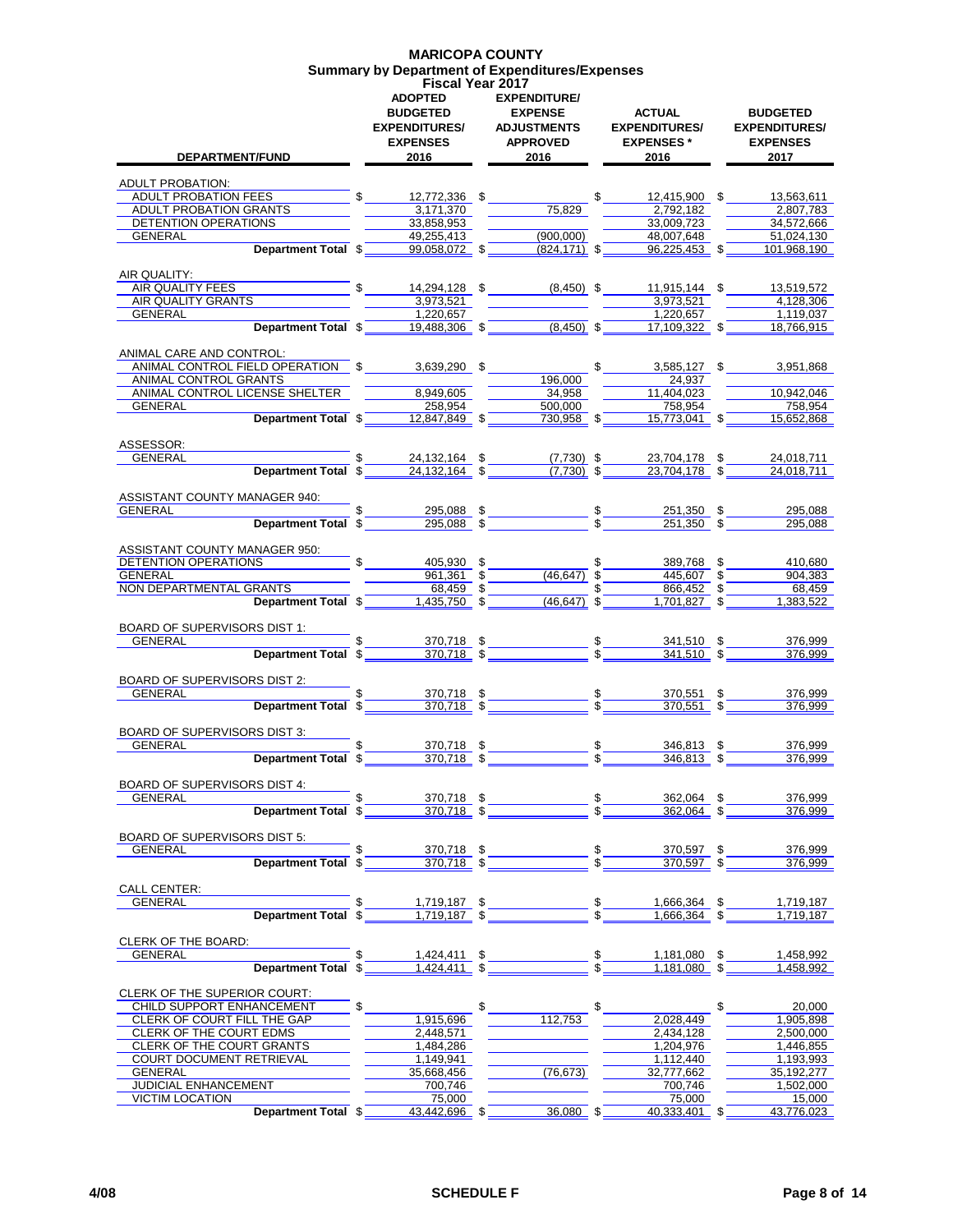|                                     | <b>Summary by Department of Expenditures/Expenses</b> |                        |               |                                |                      |
|-------------------------------------|-------------------------------------------------------|------------------------|---------------|--------------------------------|----------------------|
|                                     | <b>Fiscal Year 2017</b>                               |                        |               |                                |                      |
|                                     | <b>ADOPTED</b>                                        | <b>EXPENDITURE/</b>    |               |                                |                      |
|                                     | <b>BUDGETED</b>                                       | <b>EXPENSE</b>         |               | <b>ACTUAL</b>                  | <b>BUDGETED</b>      |
|                                     | <b>EXPENDITURES/</b>                                  | <b>ADJUSTMENTS</b>     |               | <b>EXPENDITURES/</b>           | <b>EXPENDITURES/</b> |
|                                     | <b>EXPENSES</b>                                       | <b>APPROVED</b>        |               | <b>EXPENSES</b> *              | <b>EXPENSES</b>      |
| DEPARTMENT/FUND                     | 2016                                                  | 2016                   |               | 2016                           | 2017                 |
| <b>CONSTABLES:</b>                  |                                                       |                        |               |                                |                      |
| GENERAL                             | 3,076,881 \$                                          | $6,333$ \$             |               | 2,956,341 \$                   | 3,242,537            |
| Department Total \$                 | $3,076,881$ \$                                        | $6,333$ \$             |               | 2,956,341                      | 3,242,537            |
|                                     |                                                       |                        |               |                                |                      |
| CONTRACT COUNSEL:                   |                                                       |                        |               |                                |                      |
| <b>GENERAL</b>                      | 55,543,889 \$                                         |                        |               | $\frac{1}{s}$<br>46,875,576 \$ | 54,487,007           |
| Department Total \$                 | $55,543,889$ \$                                       |                        |               | $46,875,576$ \$                | 54,487,007           |
|                                     |                                                       |                        |               |                                |                      |
| <b>CORRECTIONAL HEALTH:</b>         |                                                       |                        |               |                                |                      |
| DETENTION OPERATIONS                |                                                       | 63,629,857 \$13,628 \$ |               | 63,056,418 \$                  | 64,480,524           |
| <b>GENERAL</b>                      | 3,289,967                                             | 17,835                 |               | 3,158,551                      | 3,522,248            |
| Department Total \$                 | $66,919,824$ \$                                       | $31,463$ \$            |               | 66,214,969 \$                  | 68,002,772           |
|                                     |                                                       |                        |               |                                |                      |
| <b>COUNTY ATTORNEY:</b>             |                                                       |                        |               |                                |                      |
| CHECK ENFORCEMENT PROGRAM           | \$<br>125,048 \$                                      |                        | \$            | 119,559 \$                     | 125,340              |
| <b>COUNTY ATTORNEY FILL THE GAP</b> | 1,527,206                                             |                        |               | 1,495,316                      | 1,494,911            |
| COUNTY ATTORNEY GRANTS              | 5,351,226                                             | 517,369                |               | 5,868,595                      | 6,490,942            |
| COUNTY ATTORNEY RICO                | 1,910,940                                             | 1,500,000              |               | 3,314,916                      | 1,879,086            |
| <b>CRIM JUSTICE ENHANCEMENT</b>     | 1,573,727                                             |                        |               | 1,499,286                      | 1.502.282            |
| <b>DIVERSION</b>                    | 2,567,536                                             |                        |               | 2,395,412                      | 2,472,006            |
| GENERAL                             | 85,548,461                                            |                        |               | 85.340.944                     | 87.639.468           |
| <b>VICTIM COMP RESTITUTION</b>      | 111,600                                               |                        |               | 93,000                         | 164.759              |
| VICTIM COMPENSATION INTEREST        | 16.516                                                |                        |               | 16,508                         | 19,756               |
|                                     |                                                       | $2,017,369$ \$         |               | 100.143.536 \$                 |                      |
| Department Total \$                 | $98,732,260$ \$                                       |                        |               |                                | 101,788,550          |
|                                     |                                                       |                        |               |                                |                      |
| <b>COUNTY MANAGER:</b>              |                                                       |                        |               |                                |                      |
| GENERAL                             | 2,577,919 \$                                          |                        |               | 2,576,602 \$                   | 2,648,433            |
| NON DEPARTMENTAL GRANTS             | 5.000                                                 | 1,618,576              |               | 1,618,576                      | 326,455              |
| Department Total \$                 | $2,582,919$ \$                                        | $1,618,576$ \$         |               | 4.195.178 \$                   | 2.974.888            |
|                                     |                                                       |                        |               |                                |                      |
| DEPUTY COUNTY MANAGER 920:          |                                                       |                        |               |                                |                      |
| GENERAL                             | 1,473,270 \$                                          |                        | $\frac{1}{3}$ | 1,389,706 \$                   | 1,473,270            |
| Department Total \$                 | $1,473,270$ \$                                        |                        |               | 1.389.706                      | 1,473,270            |
|                                     |                                                       |                        |               |                                |                      |
| <b>EDUCATION SERVICE:</b>           |                                                       |                        |               |                                |                      |
| DETENTION OPERATIONS                |                                                       | 838,219 \$             |               | 158,269 \$                     | 679,906              |
| EDUCATIONAL SUPPLEMENTAL PROG       | 1,128,875                                             |                        |               | 866,988                        | 876,785              |
| GENERAL                             | 2,910,770                                             | (6, 161)               |               | 2,607,891                      | 2,976,772            |
| SCHOOL COMMUNICATION                | 869,575                                               | 25.157                 |               | 687,383                        | 1,103,065            |
| <b>SCHOOL GRANTS</b>                | 25,401,884                                            | 531,497                |               | 23,556,888                     | 24,494,498           |
| SCHOOL TRANSPORTATION               | 600,000                                               |                        |               | 599,357                        | 600,000              |
| <b>SMALL SCHOOL SERVICE</b>         | 167.772                                               |                        |               | 162,656                        | 109,551              |
| Department Total \$                 | 31.078.876 \$                                         | 1,388,712 \$           |               | 28.639.432 \$                  | 30.840.577           |
|                                     |                                                       |                        |               |                                |                      |
| ELECTIONS:                          |                                                       |                        |               |                                |                      |
| <b>ELECTIONS GRANTS</b>             | 470,278 \$                                            | 503,216 \$             |               | $316,343$ \$                   | 406,750              |
| GENERAL                             | 13,347,301                                            | 5,378,388              |               | 14,406,256                     | 21,269,588           |
| Department Total \$                 | 13,817,579 \$                                         | $5,881,604$ \$         |               | 14,722,599 \$                  | 21,676,338           |
|                                     |                                                       |                        |               |                                |                      |
| <b>EMERGENCY MANAGEMENT:</b>        |                                                       |                        |               |                                |                      |
| <b>EMERGENCY MANAGEMENT</b>         | \$<br>$1,054,427$ \$                                  | 186,954 \$             |               | 1,133,880 \$                   | 1,018,170            |
| <b>GENERAL</b>                      | 250.989                                               |                        |               | 245,997                        | 253,651              |
| PALO VERDE                          | 760.839                                               |                        |               | 676,340                        | 791,986              |
| Department Total \$                 | $2,066,255$ \$                                        | 186,954 \$             |               | $2,056,217$ \$                 | 2.063.807            |
|                                     |                                                       |                        |               |                                |                      |
| EMPLOYEE BENEFITS AND HEALTH:       |                                                       |                        |               |                                |                      |
| <b>40 PERCENT STD</b>               | 161,260 \$                                            |                        | \$            | 86,693 \$                      | 203,520              |
| 50 PERCENT STD                      | 408.473                                               |                        |               | 373,241                        | 530,448              |
| 60 PERCENT STD                      | 2,207,008                                             |                        |               | 2,041,753                      | 2,107,539            |
| BEHAVIORAL HEALTH                   | 1,760,590                                             |                        |               | 1,371,710                      | 1,536,123            |
| BENEFIT ADMINISTRATION              | 3,005,916                                             |                        |               | 2,829,399                      | 3,205,916            |
| BENEFITS ELIMINATIONS               | (1, 157, 990)                                         |                        |               | (1, 192, 495)                  | (1, 157, 990)        |
| COINSURANCE PHARMACY                | 18,072,572                                            |                        |               | 21,066,848                     | 22,131,797           |
| DEPENDENT LIFE                      | 345,300                                               |                        |               | 410,045                        | 415,704              |
|                                     |                                                       |                        |               |                                |                      |
| <b>EMPLOYEE ASSISTANCE</b>          | 420,963                                               |                        |               | 420,448                        | 420,354<br>5,176,907 |
| FI DENTAL PPO                       | 4,702,760                                             |                        |               | 4,928,383                      |                      |
| FI LIFE AND AD AND D                | 597,992                                               |                        |               | 633,286                        | 632,580              |
| FI PREPAID DENTAL                   | 225,977                                               |                        |               | 229,129                        | 224,239              |
| FLEX SPENDING DEP CARE              | 801,620                                               |                        |               | 1,044,177                      | 1,009,392            |
| FLEX SPENDING HEALTH                | 2,269,651                                             |                        |               | 2,330,962                      | 2,362,430            |
| <b>GENERAL</b>                      | 270,537                                               |                        |               | 261,130                        | 276,946              |
| MEDICAL HDHP W HSA                  | 26,029,963                                            |                        |               | 26,057,082                     | 26,684,781           |
| <b>MEDICAL HMO</b>                  | 52,845,683                                            |                        |               | 48,740,024                     | 52,886,919           |
| <b>MEDICAL PPO</b>                  | 39,659,466                                            |                        |               | 41,404,222                     | 40,883,745           |
| ONSITE PHARMACY CLINIC              | 2,003,810                                             |                        |               | 2,083,944                      | 2,079,812            |
| PUBLIC HEALTH GRANTS                | 7,935,127                                             |                        |               | 6,975,131                      | 7,891,088            |
| SI DENTAL PPO                       | 4,530,902                                             |                        |               | 4,585,615                      | 4,285,030            |

SUPPLEMENTAL LIFE 3,471,236 \_\_\_\_\_\_\_\_\_\_\_\_\_\_\_\_\_\_\_\_\_\_\_\_\_\_\_\_\_\_\_\_\_3,937,309 \_\_\_\_\_\_\_\_\_\_\_\_\_\_\_\_3,949,284 VISION 1,735,553 1,483,367 1,713,648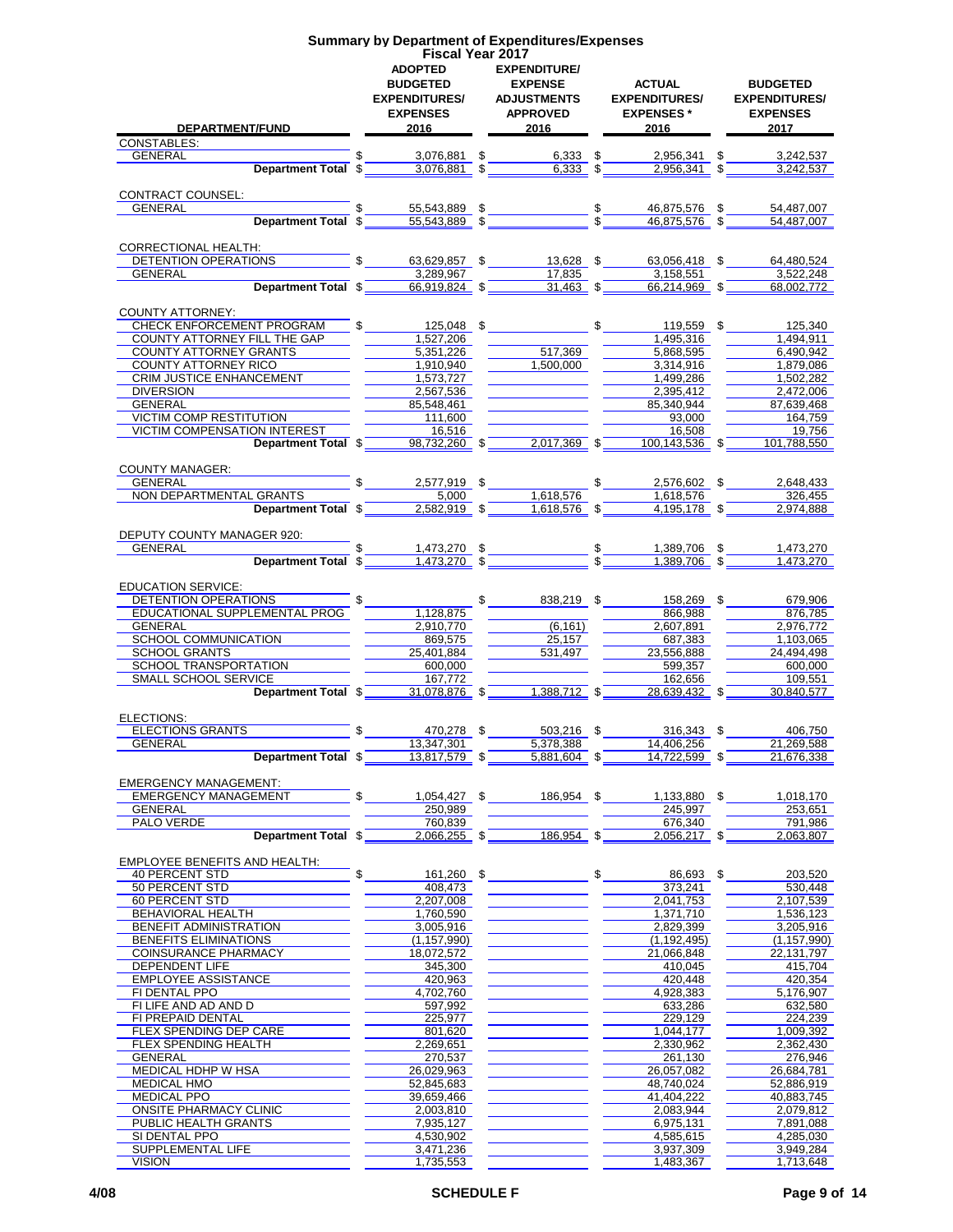|                                                       |              | <b>Fiscal Year 2017</b><br><b>ADOPTED</b><br><b>BUDGETED</b> | <b>EXPENDITURE/</b><br><b>EXPENSE</b>                                                                                                                     |                 | ACTUAL                                                                                                                                                                                                                                                                                                                                                                                                  | <b>BUDGETED</b>                                 |
|-------------------------------------------------------|--------------|--------------------------------------------------------------|-----------------------------------------------------------------------------------------------------------------------------------------------------------|-----------------|---------------------------------------------------------------------------------------------------------------------------------------------------------------------------------------------------------------------------------------------------------------------------------------------------------------------------------------------------------------------------------------------------------|-------------------------------------------------|
| <b>DEPARTMENT/FUND</b>                                |              | <b>EXPENDITURES/</b><br><b>EXPENSES</b><br>2016              | <b>ADJUSTMENTS</b><br><b>APPROVED</b><br>2016                                                                                                             |                 | <b>EXPENDITURES/</b><br><b>EXPENSES</b> *<br>2016                                                                                                                                                                                                                                                                                                                                                       | <b>EXPENDITURES/</b><br><b>EXPENSES</b><br>2017 |
| <b>VOLUNTARY BENEFITS</b>                             |              | 683,838                                                      |                                                                                                                                                           |                 | 731,195                                                                                                                                                                                                                                                                                                                                                                                                 | 731,400                                         |
| WELLNESS                                              |              | 2.181.248                                                    |                                                                                                                                                           |                 | 1.661.401                                                                                                                                                                                                                                                                                                                                                                                               | 1.861.873                                       |
|                                                       |              |                                                              |                                                                                                                                                           | $\sqrt[6]{-}$   | 174,493,999 \$                                                                                                                                                                                                                                                                                                                                                                                          | 182,043,485                                     |
| ENTERPRISE TECHNOLOGY:                                |              |                                                              |                                                                                                                                                           |                 |                                                                                                                                                                                                                                                                                                                                                                                                         |                                                 |
| DETENTION OPERATIONS                                  |              |                                                              |                                                                                                                                                           |                 | $\frac{\frac{1}{2} \cdot \frac{1}{2} + \frac{1}{2} + \frac{1}{2} + \frac{1}{2} + \frac{1}{2} + \frac{1}{2} + \frac{1}{2} + \frac{1}{2} + \frac{1}{2} + \frac{1}{2} + \frac{1}{2} + \frac{1}{2} + \frac{1}{2} + \frac{1}{2} + \frac{1}{2} + \frac{1}{2} + \frac{1}{2} + \frac{1}{2} + \frac{1}{2} + \frac{1}{2} + \frac{1}{2} + \frac{1}{2} + \frac{1}{2} + \frac{1}{2} + \frac{1}{2} + \frac{1}{2} + \$ |                                                 |
| GENERAL                                               |              |                                                              |                                                                                                                                                           |                 |                                                                                                                                                                                                                                                                                                                                                                                                         |                                                 |
| TECHNOLOGY INFRASTRUCTURE                             |              | 19,021,458                                                   |                                                                                                                                                           |                 | 20,147,194                                                                                                                                                                                                                                                                                                                                                                                              | 22,840,873                                      |
|                                                       |              |                                                              | <b>Department Total <math>\sqrt[6]{\hspace{1cm}59.321,126}</math> <math>\sqrt[6]{\hspace{1cm} (205.869)}</math> <math>\sqrt[6]{\hspace{1cm} 5}</math></b> |                 | $53,740,623$ \$                                                                                                                                                                                                                                                                                                                                                                                         | 55,988,199                                      |
| <b>ENVIRONMENTAL SERVICES:</b>                        |              |                                                              |                                                                                                                                                           |                 |                                                                                                                                                                                                                                                                                                                                                                                                         |                                                 |
| ENVIRONMTL SVCS ENV HEALTH                            |              | 4,168,995                                                    | 19,855,027 \$ (17,323) \$                                                                                                                                 |                 | 19,426,079 \$                                                                                                                                                                                                                                                                                                                                                                                           | 20,098,235                                      |
| GENERAL<br><b>ENVIRONMENTAL SERVICES GRANTS</b>       |              |                                                              | 70,198                                                                                                                                                    |                 | 4,168,995<br>70,198                                                                                                                                                                                                                                                                                                                                                                                     | 4,638,045<br>67.198                             |
| Department Total \$                                   |              | $24,024,022$ \$                                              | $52,875$ \$                                                                                                                                               |                 | 23,665,272 \$                                                                                                                                                                                                                                                                                                                                                                                           | 24,803,478                                      |
| <b>EQUIPMENT SERVICES:</b>                            |              |                                                              |                                                                                                                                                           |                 |                                                                                                                                                                                                                                                                                                                                                                                                         |                                                 |
| EQUIPMENT SERVICES                                    |              | $$ 17,822,193$ \$                                            |                                                                                                                                                           |                 | $(42,657)$ \$ 16,561,029 \$                                                                                                                                                                                                                                                                                                                                                                             | 17,861,193                                      |
| Department Total \$17,822,193 \$                      |              |                                                              | $(42,657)$ \$                                                                                                                                             |                 | 16.561.029 \$                                                                                                                                                                                                                                                                                                                                                                                           | 17.861.193                                      |
|                                                       |              |                                                              |                                                                                                                                                           |                 |                                                                                                                                                                                                                                                                                                                                                                                                         |                                                 |
| <b>FACILITIES MANAGEMENT:</b><br>DETENTION OPERATIONS |              |                                                              | 27,043,973 \$1,119,904 \$                                                                                                                                 |                 | 26,120,183 \$                                                                                                                                                                                                                                                                                                                                                                                           | 26,139,595                                      |
| <b>GENERAL</b>                                        |              | 49,850,747                                                   | 117.095                                                                                                                                                   |                 | 45.840.411                                                                                                                                                                                                                                                                                                                                                                                              | 46,105,227                                      |
| Department Total \$                                   |              | $76,894,720$ \$                                              | $1,236,999$ \$                                                                                                                                            |                 | $71,960,594$ \$                                                                                                                                                                                                                                                                                                                                                                                         | 72.244.822                                      |
|                                                       |              |                                                              |                                                                                                                                                           |                 |                                                                                                                                                                                                                                                                                                                                                                                                         |                                                 |
| FINANCE:                                              |              |                                                              |                                                                                                                                                           |                 |                                                                                                                                                                                                                                                                                                                                                                                                         |                                                 |
| GENERAL<br><b>Department Total \$</b>                 |              |                                                              | $2,855,401$ \$<br><u>2,855,401</u> \$                                                                                                                     |                 | 2,604,278 \$<br>$2,604,278$ \$                                                                                                                                                                                                                                                                                                                                                                          | 2,855,401<br>2,855,401                          |
|                                                       |              |                                                              |                                                                                                                                                           |                 |                                                                                                                                                                                                                                                                                                                                                                                                         |                                                 |
| FLOOD CONTROL DISTRICT:                               |              |                                                              |                                                                                                                                                           |                 |                                                                                                                                                                                                                                                                                                                                                                                                         |                                                 |
| FLOOD CONTROL ELECTRONIC STATES                       |              |                                                              | $32,495,393$ \$                                                                                                                                           |                 | 30,818,499 \$                                                                                                                                                                                                                                                                                                                                                                                           | 32,495,393                                      |
| FLOOD CONTROL CAPITAL PROJECTS                        |              | 68,000,000                                                   |                                                                                                                                                           |                 | 54,934,307                                                                                                                                                                                                                                                                                                                                                                                              | 77.446.654                                      |
| FLOOD CONTROL GRANTS<br>Department Total \$           |              | 345,000<br>$100,840,393$ \$                                  | 258,774<br>$258,774$ \$                                                                                                                                   |                 | 603,774<br>86,356,580 \$                                                                                                                                                                                                                                                                                                                                                                                | 5,000<br>109.947.047                            |
|                                                       |              |                                                              |                                                                                                                                                           |                 |                                                                                                                                                                                                                                                                                                                                                                                                         |                                                 |
| HUMAN RESOURCES:                                      |              |                                                              |                                                                                                                                                           |                 |                                                                                                                                                                                                                                                                                                                                                                                                         |                                                 |
| GENERAL                                               |              | 4,440,245 \$                                                 | $(24,320)$ \$                                                                                                                                             |                 | 4,203,015 \$                                                                                                                                                                                                                                                                                                                                                                                            | 4.475.633                                       |
| Department Total \$                                   |              |                                                              |                                                                                                                                                           |                 | $4,440,245$ \$ $(24,320)$ \$ $4,203,015$ \$                                                                                                                                                                                                                                                                                                                                                             | 4,475,633                                       |
| <b>HUMAN SERVICES:</b>                                |              |                                                              |                                                                                                                                                           |                 |                                                                                                                                                                                                                                                                                                                                                                                                         |                                                 |
| CDBG HOUSING TRUST                                    | $\mathbb{S}$ |                                                              | 20,143,632 \$                                                                                                                                             |                 | $$6,427,403$ \$                                                                                                                                                                                                                                                                                                                                                                                         | 6,231,776                                       |
| GENERAL                                               |              | 2,380,912                                                    |                                                                                                                                                           |                 | 2,378,802                                                                                                                                                                                                                                                                                                                                                                                               | 2,383,708                                       |
| HUMAN SERVICES GRANTS                                 |              | 45,246,229                                                   | 8.360.294                                                                                                                                                 |                 | 51,570,223                                                                                                                                                                                                                                                                                                                                                                                              | 51,490,687                                      |
| Department Total \$                                   |              |                                                              | $\underbrace{67.770.773}_{ }$ \$ $\underbrace{360.294}_{ }$ \$                                                                                            |                 | $60,376,428$ \$                                                                                                                                                                                                                                                                                                                                                                                         | 60,106,171                                      |
| INTEGRATED CRIM JUSTICE INFO:                         |              |                                                              |                                                                                                                                                           |                 |                                                                                                                                                                                                                                                                                                                                                                                                         |                                                 |
| DETENTION OPERATIONS                                  |              | 1,730,987 \$                                                 |                                                                                                                                                           | \$              | 1,714,417 \$                                                                                                                                                                                                                                                                                                                                                                                            | 1,674,309                                       |
| Department Total \$ ________ 1,730,987 \$             |              |                                                              |                                                                                                                                                           | $\mathbb{S}$    | $1,714,417$ \$                                                                                                                                                                                                                                                                                                                                                                                          | 1,674,309                                       |
| <b>INTERNAL AUDIT:</b>                                |              |                                                              |                                                                                                                                                           |                 |                                                                                                                                                                                                                                                                                                                                                                                                         |                                                 |
| GENERAL                                               |              | 1,855,357 \$                                                 |                                                                                                                                                           |                 | 1,833,875 \$                                                                                                                                                                                                                                                                                                                                                                                            | 1,888,018                                       |
| Department Total \$                                   |              | $1,855,357$ \$                                               |                                                                                                                                                           | $\frac{\$}{\$}$ | 1,833,875 \$                                                                                                                                                                                                                                                                                                                                                                                            | 1.888.018                                       |
|                                                       |              |                                                              |                                                                                                                                                           |                 |                                                                                                                                                                                                                                                                                                                                                                                                         |                                                 |
| <b>JUSTICE COURTS:</b><br>GENERAL                     |              |                                                              | 18,337,008 \$                                                                                                                                             | $\mathbb{S}$    | 18,160,382 \$                                                                                                                                                                                                                                                                                                                                                                                           | 18.312.558                                      |
| JUST COURTS PHOTO ENFORCEMENT                         |              |                                                              |                                                                                                                                                           |                 |                                                                                                                                                                                                                                                                                                                                                                                                         | 9,000                                           |
| JUSTICE COURTS SPECIAL REVENUE                        |              | 6.484.250                                                    |                                                                                                                                                           |                 | 6.461.520                                                                                                                                                                                                                                                                                                                                                                                               | 6,764,653                                       |
| JUSTICE CT JUDICIAL ENHANCEMNT                        |              | 737,183                                                      |                                                                                                                                                           |                 | 574,539                                                                                                                                                                                                                                                                                                                                                                                                 | 737,183                                         |
| Department Total \$                                   |              | $25,558,441$ \$                                              |                                                                                                                                                           |                 | 25,196,441 \$                                                                                                                                                                                                                                                                                                                                                                                           | 25,823,394                                      |
|                                                       |              |                                                              |                                                                                                                                                           |                 |                                                                                                                                                                                                                                                                                                                                                                                                         |                                                 |
| <b>JUVENILE PROBATION:</b>                            |              |                                                              |                                                                                                                                                           |                 |                                                                                                                                                                                                                                                                                                                                                                                                         |                                                 |
| DETENTION OPERATIONS                                  |              | 33,607,736 \$                                                |                                                                                                                                                           | \$              | 33, 157, 112 \$                                                                                                                                                                                                                                                                                                                                                                                         | 34,219,259                                      |
| GENERAL<br>JUVENILE PROBATION DIVERSION               |              | 17,872,534<br>390,010                                        | (1,105,000)                                                                                                                                               |                 | 17,232,776<br>380,934                                                                                                                                                                                                                                                                                                                                                                                   | 17,154,428<br>388,597                           |
| JUVENILE PROBATION GRANTS                             |              | 3,811,356                                                    | 140,049                                                                                                                                                   |                 | 3,339,797                                                                                                                                                                                                                                                                                                                                                                                               | 3,811,356                                       |
| JUVENILE PROBATION SPECIAL FEE                        |              | 3,058,130                                                    |                                                                                                                                                           |                 | 3,080,676                                                                                                                                                                                                                                                                                                                                                                                               | 3,080,665                                       |
| <b>JUVENILE RESTITUTION</b>                           |              | 4,000                                                        |                                                                                                                                                           |                 | 3,047                                                                                                                                                                                                                                                                                                                                                                                                   | 10,007                                          |
| Department Total \$                                   |              | 58,743,766 \$                                                | $(964, 951)$ \$                                                                                                                                           |                 | 57,194,342 \$                                                                                                                                                                                                                                                                                                                                                                                           | 58,664,312                                      |
| LEGAL ADVOCATE:                                       |              |                                                              |                                                                                                                                                           |                 |                                                                                                                                                                                                                                                                                                                                                                                                         |                                                 |
| GENERAL                                               |              | 12,055,425 \$                                                |                                                                                                                                                           | \$              | 11,683,662 \$                                                                                                                                                                                                                                                                                                                                                                                           | 12,046,888                                      |
| PUBLIC DEFENDER TRAINING                              |              | 25,968                                                       |                                                                                                                                                           |                 | 22,968                                                                                                                                                                                                                                                                                                                                                                                                  | 35,014                                          |
| Department Total \$                                   |              | 12,081,393 \$                                                |                                                                                                                                                           |                 | 11,706,630 \$                                                                                                                                                                                                                                                                                                                                                                                           | 12,081,902                                      |
|                                                       |              |                                                              |                                                                                                                                                           |                 |                                                                                                                                                                                                                                                                                                                                                                                                         |                                                 |
| LEGAL DEFENDER:<br>GENERAL                            |              | 13,258,636 \$                                                |                                                                                                                                                           |                 | $\mathfrak s$<br>13,098,196 \$                                                                                                                                                                                                                                                                                                                                                                          | 13,436,322                                      |
|                                                       |              |                                                              |                                                                                                                                                           |                 |                                                                                                                                                                                                                                                                                                                                                                                                         |                                                 |

**Summary by Department of Expenditures/Expenses**

LEGAL DEFENDER FILL THE GAP 66,362 66,362 66,362 PUBLIC DEFENDER TRAINING 116,072 \_\_\_\_\_\_\_\_\_\_\_\_\_\_\_\_ \_\_\_\_\_\_\_\_\_\_\_\_\_80,707 \_\_\_\_\_\_\_\_\_\_\_\_69,377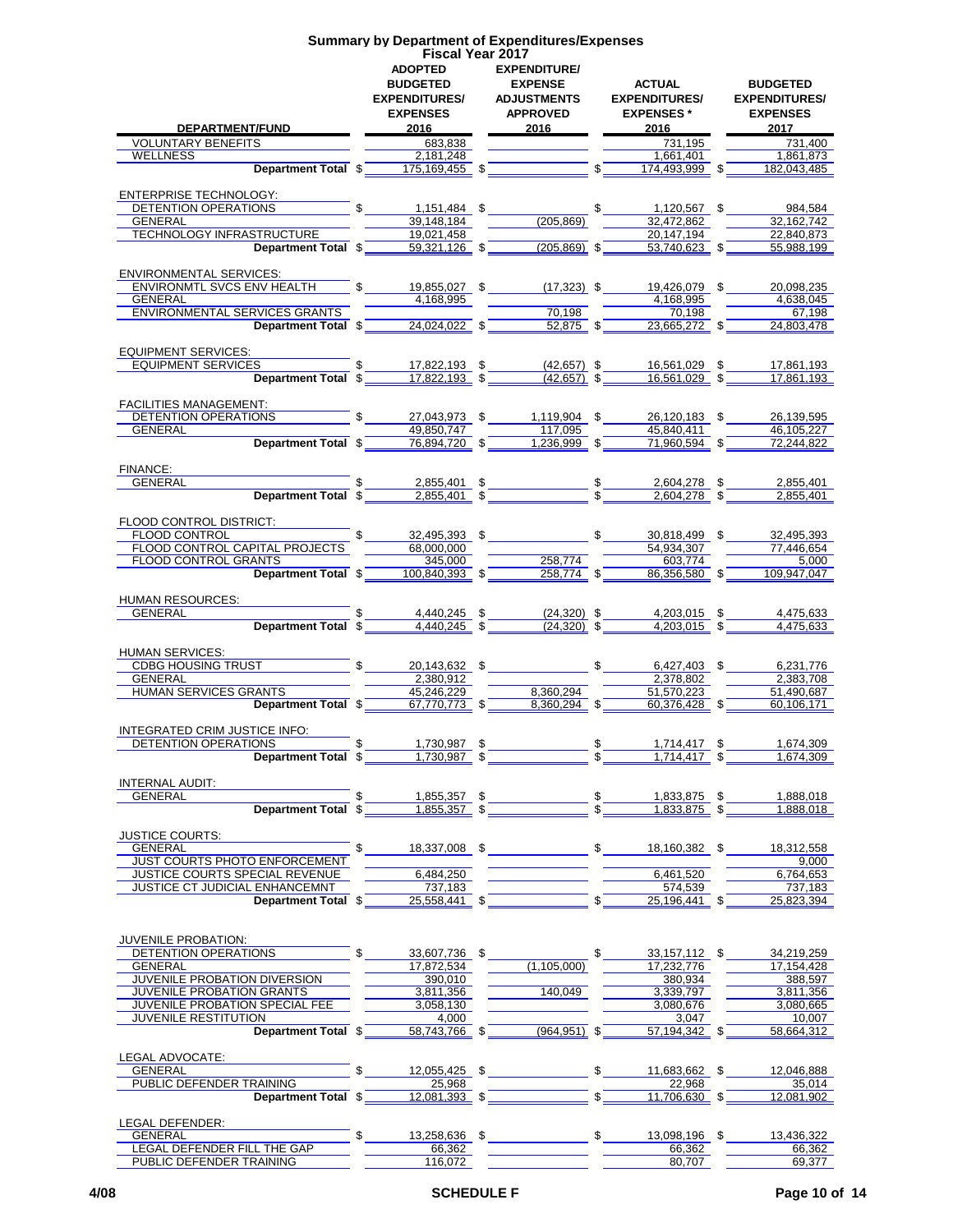|                                                  |               |                         | <b>Summary by Department of Expenditures/Expenses</b> |                                                                                                                                                                                                                                                              |                          |
|--------------------------------------------------|---------------|-------------------------|-------------------------------------------------------|--------------------------------------------------------------------------------------------------------------------------------------------------------------------------------------------------------------------------------------------------------------|--------------------------|
|                                                  |               | <b>Fiscal Year 2017</b> |                                                       |                                                                                                                                                                                                                                                              |                          |
|                                                  |               | <b>ADOPTED</b>          | <b>EXPENDITURE/</b>                                   |                                                                                                                                                                                                                                                              |                          |
|                                                  |               | <b>BUDGETED</b>         | <b>EXPENSE</b>                                        | <b>ACTUAL</b>                                                                                                                                                                                                                                                | <b>BUDGETED</b>          |
|                                                  |               | <b>EXPENDITURES/</b>    | <b>ADJUSTMENTS</b>                                    | <b>EXPENDITURES/</b>                                                                                                                                                                                                                                         | <b>EXPENDITURES/</b>     |
|                                                  |               | <b>EXPENSES</b>         | <b>APPROVED</b>                                       | <b>EXPENSES*</b>                                                                                                                                                                                                                                             | <b>EXPENSES</b>          |
| DEPARTMENT/FUND<br>Department Total \$           |               | 2016<br>$13,441,070$ \$ | 2016                                                  | 2016<br>\$<br>13,245,265                                                                                                                                                                                                                                     | 2017<br>13,572,061       |
|                                                  |               |                         |                                                       |                                                                                                                                                                                                                                                              |                          |
| <b>LIBRARY DISTRICT:</b>                         |               |                         |                                                       |                                                                                                                                                                                                                                                              |                          |
| LIBRARY DIST CAP IMPROVEMENT                     | \$            |                         | \$                                                    | \$<br>\$                                                                                                                                                                                                                                                     |                          |
| <b>LIBRARY DISTRICT</b>                          |               | 24,910,145              | 26,186                                                | 24,812,397                                                                                                                                                                                                                                                   | 21,632,723               |
| <b>LIBRARY DISTRICT GRANTS</b>                   |               |                         | 55,612                                                | 55.612                                                                                                                                                                                                                                                       | 7,000                    |
| <b>LIBRARY INTERGOVERNMENTAL</b>                 |               | 4,579,574               |                                                       | 4.579.574                                                                                                                                                                                                                                                    | 4,643,727                |
| Department Total \$                              |               | 29,489,719 \$           | 81,798 \$                                             | 29,447,583                                                                                                                                                                                                                                                   | 26,283,450               |
| <b>MANAGEMENT AND BUDGET:</b>                    |               |                         |                                                       |                                                                                                                                                                                                                                                              |                          |
| GENERAL                                          | \$            | 2,431,156 \$            |                                                       | 2,257,655<br>\$                                                                                                                                                                                                                                              | 2,431,156                |
| Department Total \$                              |               | $2,431,156$ \$          |                                                       | 2,257,655<br>\$                                                                                                                                                                                                                                              | 2,431,156                |
|                                                  |               |                         |                                                       |                                                                                                                                                                                                                                                              |                          |
| <b>MEDICAL EXAMINER:</b>                         |               |                         |                                                       |                                                                                                                                                                                                                                                              |                          |
| <b>GENERAL</b>                                   | $\mathbb{S}$  | 8,791,501 \$            | 127,510 \$                                            | 8,609,735 \$                                                                                                                                                                                                                                                 | 10,398,183               |
| MEDICAL EXAMINER GRANTS                          |               | 8.791.501 \$            | 8,406                                                 | 8,406                                                                                                                                                                                                                                                        | 8,851                    |
| Department Total \$                              |               |                         | $135,916$ \$                                          | $8,618,141$ \$                                                                                                                                                                                                                                               | 10,407,034               |
| NON DEPARTMENTAL:                                |               |                         |                                                       |                                                                                                                                                                                                                                                              |                          |
| COUNTY IMPROVEMENT DEBT                          | \$            | 7.409.480 \$            | 8,721,984 \$                                          | 16,131,463 \$                                                                                                                                                                                                                                                | 119,968,480              |
| CAPITAL LEASE DEBT SERVICE                       |               | 2,171,297               | 5,176,288                                             | 4,366,152                                                                                                                                                                                                                                                    | 11,812,730               |
| <b>COUNTY IMPROVEMENT</b>                        |               | 160.985.109             | (19, 129, 271)                                        | 71,535,672                                                                                                                                                                                                                                                   | 97,388,194               |
| DETENTION CAPITAL PROJECTS                       |               | 12,497,806              | 263                                                   | 4,550,000                                                                                                                                                                                                                                                    | 31,000,000               |
| DETENTION OPERATIONS                             |               | 37,906,954              | (9,396,825)                                           | 1,092,000                                                                                                                                                                                                                                                    | 34.784.881               |
| DETENTION TECH CAP IMPROVEMENT                   |               | 4,837,346               | 490,363                                               | 1,704,154                                                                                                                                                                                                                                                    | 1,050,061                |
| <b>GENERAL</b><br><b>GENERAL FUND CTY IMPROV</b> |               | 289.015.578             | 4.846.277                                             | 238,255,549                                                                                                                                                                                                                                                  | 319,427,694              |
| <b>COUNTY IMPROVEMENT 441</b>                    |               | 8,848,242               | 312,386                                               | 6,037,442                                                                                                                                                                                                                                                    | 19,307,847<br>17,600,000 |
| INTERGOVERNMENTAL CAP PROJ                       |               | 127,500                 |                                                       | 6,000                                                                                                                                                                                                                                                        | 123,300                  |
| INTERGOVERNMENTAL TECH PROJECT                   |               |                         | 382,006                                               |                                                                                                                                                                                                                                                              |                          |
| <b>NON DEPARTMENTAL GRANTS</b>                   |               | 37,091,664              | (7,359,273)                                           |                                                                                                                                                                                                                                                              | 16,020,975               |
| <b>TECHNOLOGY CAP IMPROVEMENT</b>                |               | 13,571,800              | 8,856,585                                             | 5,044,021                                                                                                                                                                                                                                                    | 26,948,306               |
| <b>WASTE MANAGEMENT</b>                          |               | 653,328                 | 855                                                   | 42,411                                                                                                                                                                                                                                                       | 688,762                  |
| Department Total \$                              |               | 575,116,104 \$          | $(7,098,362)$ \$                                      | 348,764,864                                                                                                                                                                                                                                                  | 696,121,230              |
|                                                  |               |                         |                                                       |                                                                                                                                                                                                                                                              |                          |
| PARKS AND RECREATION:<br><b>GENERAL</b>          |               | 1,259,802 \$            | 40,038 \$                                             | 899,840<br>\$                                                                                                                                                                                                                                                | 1,274,325                |
| LAKE PLEASANT RECREATION SVCS                    |               | 3,833,436               |                                                       | 3,347,735                                                                                                                                                                                                                                                    | 3,520,026                |
| PARKS AND RECREATION GRANTS                      |               | 13,990                  |                                                       | 13.990                                                                                                                                                                                                                                                       | 34.696                   |
| PARKS DONATIONS                                  |               | 324,237                 |                                                       | 111,688                                                                                                                                                                                                                                                      | 493,570                  |
| <b>PARKS ENHANCEMENT FUND</b>                    |               | 5,977,245               |                                                       | 5,567,917                                                                                                                                                                                                                                                    | 6,392,966                |
| <b>PARKS SOUVENIR</b>                            |               | 362,544                 |                                                       | 342,773                                                                                                                                                                                                                                                      | 396.182                  |
| SPUR CROSS RANCH CONSERVATION                    |               | 405,609                 |                                                       | 316,848                                                                                                                                                                                                                                                      | 403,969                  |
| Department Total \$                              |               | 12,176,863 \$           | 40.038 \$                                             | 10,600,791 \$                                                                                                                                                                                                                                                | 12,515,734               |
|                                                  |               |                         |                                                       |                                                                                                                                                                                                                                                              |                          |
| PLANNING AND DEVELOPMENT:                        |               |                         |                                                       |                                                                                                                                                                                                                                                              |                          |
| GENERAL<br>PLANNING AND DEVELOPMENT FEES         |               | 868,232 \$<br>8,178,791 | 744,930                                               | 868,232 \$<br>9,635,728                                                                                                                                                                                                                                      | 868,232<br>8,528,751     |
| Department Total \$                              |               | $9,047,023$ \$          | 744,930 \$                                            | 10,503,960 \$                                                                                                                                                                                                                                                | 9,396,983                |
|                                                  |               |                         |                                                       |                                                                                                                                                                                                                                                              |                          |
| PROCUREMENT SERVICES:                            |               |                         |                                                       |                                                                                                                                                                                                                                                              |                          |
| <b>GENERAL</b>                                   |               | 2.487.658 \$            |                                                       | $\mathbb{S}$<br>2,487,658 \$                                                                                                                                                                                                                                 | 2,438,032                |
| REPROGRAPHICS                                    |               | 845,217                 |                                                       | 780.445                                                                                                                                                                                                                                                      | 827,284                  |
| Department Total \$                              |               | $3,332,875$ \$          |                                                       | $3,268,103$ \$                                                                                                                                                                                                                                               | 3,265,316                |
|                                                  |               |                         |                                                       |                                                                                                                                                                                                                                                              |                          |
| PUBLIC ADVOCATE:<br>GENERAL                      | \$            | 9,441,291 \$            |                                                       | \$<br>9,074,077 \$                                                                                                                                                                                                                                           | 9,297,577                |
| Department Total \$                              |               | $9,441,291$ \$          |                                                       | 9,074,077 \$                                                                                                                                                                                                                                                 | 9.297.577                |
|                                                  |               |                         |                                                       |                                                                                                                                                                                                                                                              |                          |
| PUBLIC DEFENDER:                                 |               |                         |                                                       |                                                                                                                                                                                                                                                              |                          |
| GENERAL                                          |               | $\frac{1}{2}$           | $40,490,466$ \$                                       | 40,695,596 \$                                                                                                                                                                                                                                                | 41,570,118               |
| PUBLIC DEFENDER FILL THE GAP                     |               | 1,011,395               |                                                       | 941,490                                                                                                                                                                                                                                                      | 813,470                  |
| PUBLIC DEFENDER GRANTS                           |               | 237,289                 |                                                       | 222,141                                                                                                                                                                                                                                                      | 222,141                  |
| PUBLIC DEFENDER TRAINING                         |               | $-516,130$              |                                                       | 399,535                                                                                                                                                                                                                                                      | 337,810                  |
|                                                  |               |                         |                                                       | <b>Department Total \$42.255.280 \$100 \$40.256.762 \$42.943.539 \$100 \$10.42.943.539 \$100 \$10.42.943.539 \$10.549 \$10.549 \$10.549 \$10.549 \$10.549 \$10.549 \$10.549 \$10.549 \$10.549 \$10.549 \$10.549 \$10.549 \$10.549 \$10.549 \$10.549 \$10</b> |                          |
| PUBLIC FIDUCIARY:                                |               |                         |                                                       |                                                                                                                                                                                                                                                              |                          |
| GENERAL                                          | $\frac{1}{2}$ |                         | 3,201,348 \$ 101,435 \$                               | 3,128,257 \$                                                                                                                                                                                                                                                 | 3,857,641                |
| Department Total \$                              |               | $3,201,348$ \$          | $101,435$ \$                                          | $3,128,257$ \$                                                                                                                                                                                                                                               | 3,857,641                |
| PUBLIC HEALTH:                                   |               |                         |                                                       |                                                                                                                                                                                                                                                              |                          |
| GENERAL                                          |               | 11,814,181 \$           |                                                       | 11,566,434 \$                                                                                                                                                                                                                                                | 11,848,845               |
| PUBLIC HEALTH FEES                               |               | 6,638,299               | 715,210                                               | 6,331,555                                                                                                                                                                                                                                                    | 7,148,891                |
| <b>PUBLIC HEALTH GRANTS</b>                      |               | 44,121,225              |                                                       | 47,567,141                                                                                                                                                                                                                                                   | 42,884,495               |
| Department Total \$                              |               | $62,573,705$ \$         | $715,210$ \$                                          | 65,465,130 \$                                                                                                                                                                                                                                                | 61,882,231               |
|                                                  |               |                         |                                                       |                                                                                                                                                                                                                                                              |                          |
| RECORDER:<br>GENERAL                             |               | 2,185,621 \$            |                                                       | \$<br>2,072,852 \$                                                                                                                                                                                                                                           | 2,322,447                |
| RECORDERS SURCHARGE                              |               | 5,490,958               |                                                       | 5,022,556                                                                                                                                                                                                                                                    | 4,567,089                |
| Department Total \$                              |               | 7,676,579 \$            |                                                       | $7,095,408$ \$                                                                                                                                                                                                                                               | 6,889,536                |
|                                                  |               |                         |                                                       |                                                                                                                                                                                                                                                              |                          |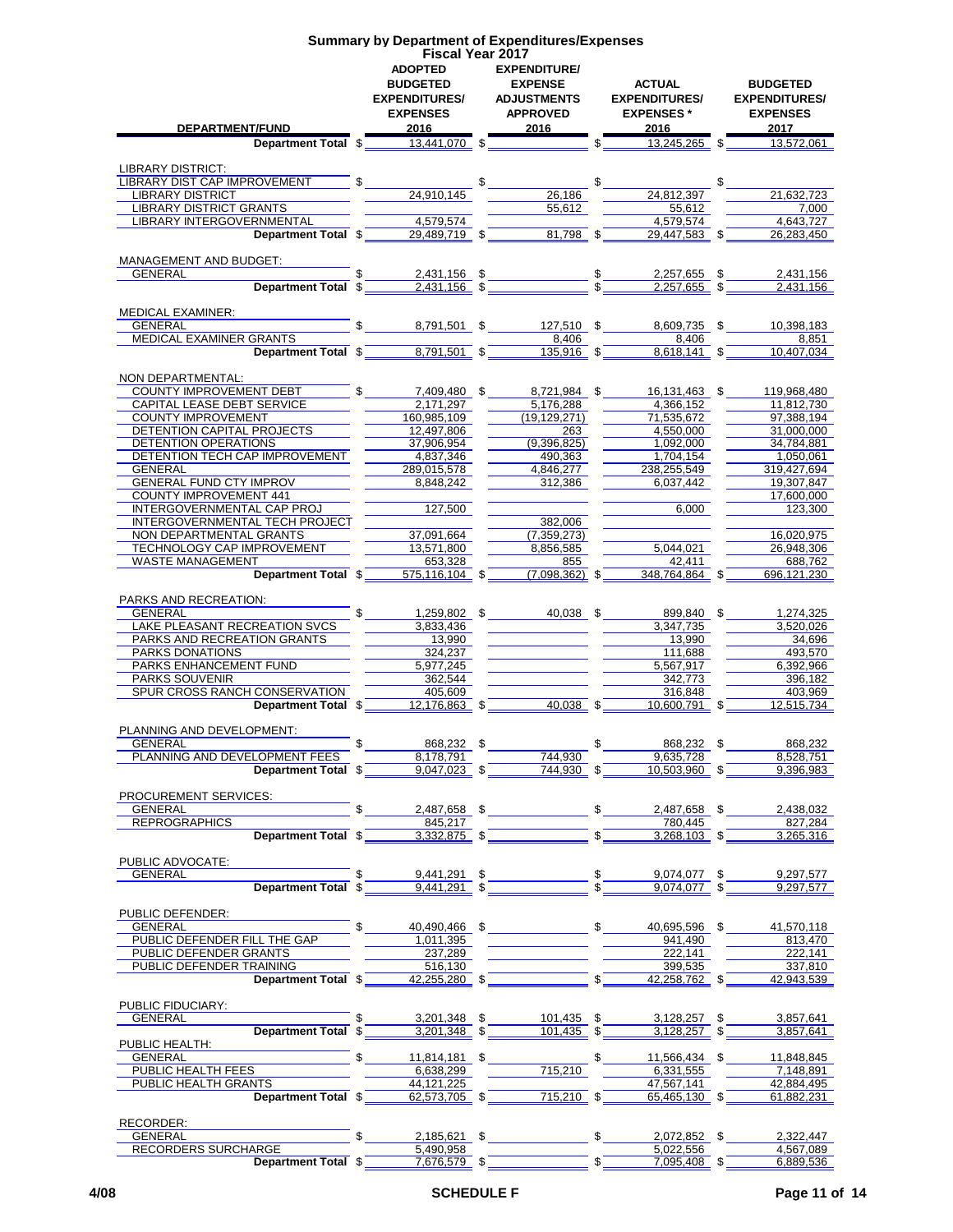|                                                                | <b>Summary by Department of Expenditures/Expenses</b>                                | <b>Fiscal Year 2017</b>                                                                |                                                                   |                                                                    |
|----------------------------------------------------------------|--------------------------------------------------------------------------------------|----------------------------------------------------------------------------------------|-------------------------------------------------------------------|--------------------------------------------------------------------|
| DEPARTMENT/FUND                                                | <b>ADOPTED</b><br><b>BUDGETED</b><br><b>EXPENDITURES/</b><br><b>EXPENSES</b><br>2016 | <b>EXPENDITURE/</b><br><b>EXPENSE</b><br><b>ADJUSTMENTS</b><br><b>APPROVED</b><br>2016 | <b>ACTUAL</b><br><b>EXPENDITURES/</b><br><b>EXPENSES*</b><br>2016 | <b>BUDGETED</b><br><b>EXPENDITURES/</b><br><b>EXPENSES</b><br>2017 |
|                                                                |                                                                                      |                                                                                        |                                                                   |                                                                    |
| <b>RISK MANAGEMENT:</b><br><b>RISK MANAGEMENT</b>              | \$<br>33,338,997                                                                     | \$                                                                                     | \$<br>33,338,997                                                  | \$<br>33,338,997                                                   |
| <b>Department Total</b>                                        | 33,338,997 \$<br>\$                                                                  |                                                                                        | \$<br>33,338,997                                                  | 33,338,997                                                         |
| SHERIFF:                                                       |                                                                                      |                                                                                        |                                                                   |                                                                    |
| DETENTION OPERATIONS                                           | \$<br>214,140,230 \$                                                                 |                                                                                        | \$<br>211,400,781 \$                                              | 218,619,446                                                        |
| <b>GENERAL</b>                                                 | 114,650,913                                                                          | (682, 724)                                                                             | 112,351,871                                                       | 109,360,459                                                        |
| <b>INMATE HEALTH SERVICES</b>                                  | 600,873                                                                              |                                                                                        | 600,873                                                           | 476,570                                                            |
| <b>INMATE SERVICES</b><br>OFFICER SAFETY EQUIPMENT             | 11,250,326<br>52,000                                                                 | 750,000                                                                                | 11,565,623<br>10,777                                              | 9,596,352<br>352,000                                               |
| SHERIFF DONATIONS                                              | 26,774                                                                               |                                                                                        | 61,680                                                            | 33,969                                                             |
| SHERIFF GRANTS                                                 | 7,184,985                                                                            | 411,328                                                                                | 7,465,907                                                         | 7,624,572                                                          |
| <b>SHERIFF JAIL ENHANCEMENT</b>                                | 2,718,942                                                                            |                                                                                        | 2,268,942                                                         | 1,932,444                                                          |
| SHERIFF RICO<br>SHERIFF TOWING AND IMPOUND                     | 1,750,000<br>226,100                                                                 |                                                                                        | 1,750,000<br>226,100                                              | 1,750,000<br>226.529                                               |
| Department Total \$                                            | 352,601,143 \$                                                                       | 478,604                                                                                | 347,702,554 \$<br>\$                                              | 349,972,341                                                        |
|                                                                |                                                                                      |                                                                                        |                                                                   |                                                                    |
| <b>STADIUM DISTRICT:</b>                                       |                                                                                      |                                                                                        |                                                                   |                                                                    |
| <b>BALLPARK OPERATIONS</b>                                     | \$<br>1,711,052 \$                                                                   |                                                                                        | \$<br>1,704,571                                                   | 1,578,826<br>\$                                                    |
| CACTUS LEAGUE OPERATIONS                                       | 1,297,259                                                                            |                                                                                        | 1,297,170                                                         | 1,297,259                                                          |
| LONG TERM PROJECT RESERVE<br>STADIUM DISTRICT DEBT SERVICE     | 4,003,000<br>3,701,623                                                               | 226,952                                                                                | 4,224,340<br>3,701,615                                            | 4,058,000<br>3,705,813                                             |
| Department Total \$                                            | 10,712,934 \$                                                                        | 226.952                                                                                | 10,927,696 \$<br>- \$                                             | 10.639.898                                                         |
|                                                                |                                                                                      |                                                                                        |                                                                   |                                                                    |
| <b>SUPERIOR COURT:</b>                                         |                                                                                      |                                                                                        |                                                                   |                                                                    |
| <b>CHILDRENS ISSUES EDUCATION</b>                              | \$<br>115,007 \$                                                                     |                                                                                        | \$<br>10.007 \$                                                   |                                                                    |
| CONCILIATION COURT FEES                                        | 1,578,566                                                                            |                                                                                        | 1,578,566                                                         | 1,583,362                                                          |
| DOM REL MEDIATION EDUCATION<br><b>EXPEDITED CHILD SUPPORT</b>  | 180,600<br>713,621                                                                   |                                                                                        | 180,600                                                           | 200,600<br>677,500                                                 |
| GENERAL                                                        | 87,424,770                                                                           | 2,040,036                                                                              | 713,621<br>87,984,521                                             | 85,692,226                                                         |
| JUDICIAL ENHANCEMENT                                           | 505,901                                                                              |                                                                                        | 447,192                                                           | 499,000                                                            |
| <b>LAW LIBRARY</b>                                             | 1,165,971                                                                            |                                                                                        | 592,851                                                           | 1,165,971                                                          |
| <b>PROBATE FEES</b>                                            | 530,756                                                                              |                                                                                        | 530,756                                                           | 442,000                                                            |
| SPOUSAL MAINT ENF ENHANCEMENT                                  | 108,000                                                                              |                                                                                        | 108,000                                                           | 108,000                                                            |
| SUPERIOR COURT BUILDING REPAIR                                 |                                                                                      | 412,619                                                                                | 412,619                                                           | 1,650,474                                                          |
| SUPERIOR COURT FILL THE GAP<br>SUPERIOR COURT GRANTS           | 2,218,728<br>3,432,507                                                               | (15, 828)<br>467,059                                                                   | 2,202,900<br>2,519,542                                            | 2,202,900<br>3,432,507                                             |
| SUPERIOR COURT SPECIAL REVENUE                                 | 5.294.757                                                                            |                                                                                        | 5.280.639                                                         | 5.128.154                                                          |
| Department Total \$                                            | 103,269,184 \$                                                                       | 2,903,886 \$                                                                           | 102,561,814 \$                                                    | 102,782,694                                                        |
|                                                                |                                                                                      |                                                                                        |                                                                   |                                                                    |
| TRANSPORTATION:                                                |                                                                                      |                                                                                        |                                                                   |                                                                    |
| TRANSPORTATION CAPITAL PROJECT<br><b>TRANSPORTATION GRANTS</b> | 94,370,570 \$<br>250.939                                                             | 95,889                                                                                 | \$<br>53,877,602 \$<br>346,828                                    | 100,221,196<br>320,000                                             |
| <b>TRANSPORTATION OPERATIONS</b>                               | 60,476,967                                                                           | (140, 979)                                                                             | 58,543,784                                                        | 69,105,324                                                         |
| Department Total \$                                            | 155,098,476                                                                          | $(45,090)$ \$                                                                          | 112,768,214                                                       | 169,646,520                                                        |
|                                                                |                                                                                      |                                                                                        |                                                                   |                                                                    |
| TREASURER:                                                     |                                                                                      |                                                                                        |                                                                   |                                                                    |
| <b>GENERAL</b>                                                 | 5,059,279 \$<br>\$                                                                   |                                                                                        | \$<br>5.059.250 \$                                                | 5,907,713                                                          |
| <b>TAXPAYER INFORMATION</b><br>Department Total \$             | 304,341<br>$5,363,620$ \$                                                            |                                                                                        | $5.059.250$ \$                                                    | 304,341<br>6,212,054                                               |
|                                                                |                                                                                      |                                                                                        |                                                                   |                                                                    |
| <b>WASTE RESOURCES AND RECYCLING:</b>                          |                                                                                      |                                                                                        |                                                                   |                                                                    |
| <b>GENERAL</b>                                                 | 3,231,384 \$<br>\$                                                                   |                                                                                        | \$<br>3,109,991 \$                                                | 4.186.564                                                          |
| <b>WASTE TIRE</b>                                              | 4,751,611                                                                            | 100.000                                                                                | 4,838,611                                                         | 4,751,611                                                          |
| Department Total \$                                            | 7,982,995 \$                                                                         | 100,000                                                                                | 7,948,602 \$<br>\$                                                | 8,938,175                                                          |
| ELIMINATIONS COUNTY:                                           |                                                                                      |                                                                                        |                                                                   |                                                                    |
| <b>ELIMINATIONS</b>                                            | \$<br>$(181, 990, 122)$ \$                                                           |                                                                                        | \$<br>$(182, 828, 948)$ \$                                        | (205, 447, 397)                                                    |
| Department Total \$                                            | $(181,990,122)$ \$                                                                   |                                                                                        | $(182, 828, 948)$ \$                                              | (205, 447, 397)                                                    |
|                                                                |                                                                                      |                                                                                        |                                                                   |                                                                    |
| ELIMINATIONS COUNTY AND DIST:                                  |                                                                                      |                                                                                        |                                                                   |                                                                    |
| <b>ELIMINATIONS</b><br><b>Department Total</b>                 | \$<br>$(8,756,762)$ \$<br>\$<br>$(8,756,762)$ \$                                     |                                                                                        | \$<br>$(8,756,762)$ \$<br>(8,756,762)                             | (9,303,927)<br>(9,303,927)                                         |
|                                                                |                                                                                      |                                                                                        |                                                                   |                                                                    |
| <b>Total all Departments \$</b>                                | 2,366,692,117 \$                                                                     | $18,067,513$ \$                                                                        | 2,040,988,041 \$                                                  | 2,493,574,444                                                      |

\*Includes actual expenditures/expenses recognized on the modified accrual or accrual basis as of the date the proposed budget was prepared, plus estimated expenditures/expenses for the remainder of the fiscal year.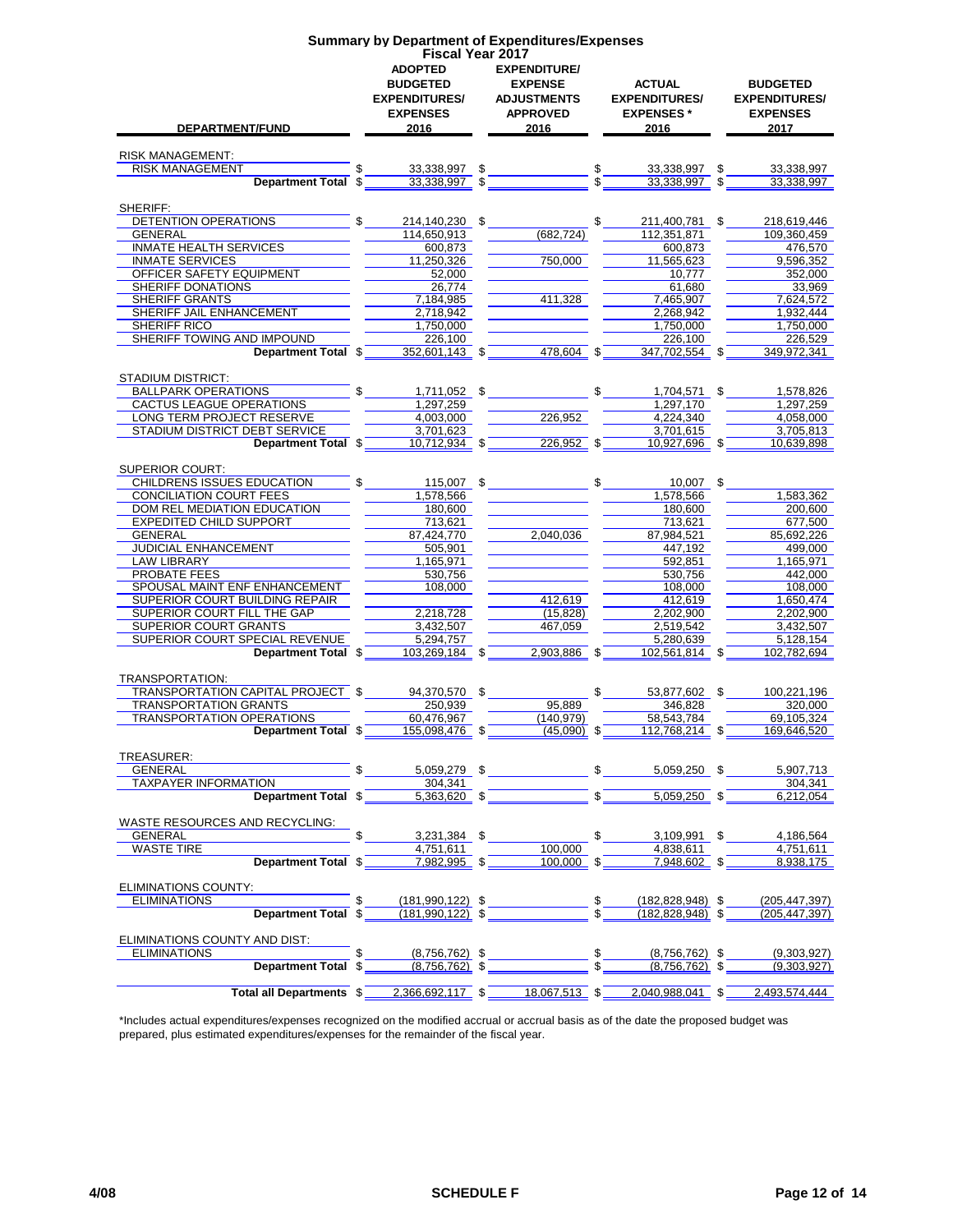#### **Maricopa County , Flood Control District, Library District, Stadium District Full-Time Employees and Personnel Compensation**

| <b>Fiscal Year 2017</b><br><b>FUND</b>                                 | Full-Time<br>Equivalent<br>(FTE)<br>FY 2017 | <b>Employee Salaries</b><br>and Hourly Costs<br>FY 2017 | <b>Retirement Costs</b><br>FY 2017 | <b>Healthcare Costs</b><br>FY 2017 | <b>Other Benefit</b><br>Costs<br>FY 2017 | <b>Total Estimated</b><br>Personnel<br>Compensation<br>FY 2017 |
|------------------------------------------------------------------------|---------------------------------------------|---------------------------------------------------------|------------------------------------|------------------------------------|------------------------------------------|----------------------------------------------------------------|
| <b>GENERAL FUND</b>                                                    | 7,918.69                                    | 380,015,813                                             | 64,489,051                         | 70,189,553                         | 35,240,146                               | 549,934,564                                                    |
| <b>Regular Staff</b>                                                   | 7,553.13                                    | 376,729,674                                             | 64,489,051                         | 70,189,553                         | 34,557,525                               | 545,965,804                                                    |
| <b>Temporary Staff</b>                                                 | 365.57                                      | 3,286,139                                               |                                    | ÷.                                 | 682,621                                  | 3,968,760                                                      |
| <b>SPECIAL REVENUE FUNDS</b><br><b>Regular Staff</b>                   |                                             |                                                         |                                    |                                    |                                          |                                                                |
| 201 - ADULT PROBATION FEES                                             | 1.50                                        | 8,598,039                                               | 970,939                            | 1,815,883                          | 726,314                                  | 12,111,174                                                     |
| 204 - JUSTICE CT JUDICIAL ENHANCEMNT<br>205 - COURT DOCUMENT RETRIEVAL | 3.00<br>25.00                               | 217.179<br>796,479                                      | 20,486<br>88,995                   | 33,244<br>245,579                  | 22,051<br>62,939                         | 292,959<br>1,193,993                                           |
| 207 - PALO VERDE                                                       | 6.00                                        | 337,037                                                 | 38,417                             | 68,474                             | 25,845                                   | 469,772                                                        |
| 208 - JUDICIAL ENHANCEMENT                                             | 8.00                                        | 579,043                                                 | 52,470                             | 86,718                             | 58,405                                   | 776,635                                                        |
| 209 - PUBLIC DEFENDER TRAINING                                         | 3.00                                        | 139,793                                                 | 16,048                             | 34,200                             | 10,720                                   | 200,761                                                        |
| 211 - ADULT PROBATION GRANTS                                           | 24.00                                       | 1,228,626                                               | 137,097                            | 261,930                            | 158,808                                  | 1,786,461                                                      |
| 215 - EMERGENCY MANAGEMENT                                             | 8.00                                        | 547,251                                                 | 62,297                             | 103,821                            | 42,601                                   | 755,969                                                        |
| 216 - CLERK OF THE COURT GRANTS                                        | ÷.                                          | 1,027,267                                               | 115,748                            | 217,028                            | 86,811                                   | 1,446,855                                                      |
| 217 - CDBG HOUSING TRUST<br>218 - CLERK OF COURT FILL THE GAP          | 6.00<br>47.00                               | 401,430<br>1,226,900                                    | 41,370<br>133,850                  | 66,343<br>404,471                  | 36,480<br>97,971                         | 545,622<br>1,863,192                                           |
| 219 - COUNTY ATTORNEY GRANTS                                           | 54.00                                       | 2,547,750                                               | 273,258                            | 465,121                            | 258,387                                  | 3,544,516                                                      |
| 220 - DIVERSION                                                        | 28.00                                       | 1,589,232                                               | 182,441                            | 319,200                            | 200,501                                  | 2,291,374                                                      |
| 221 - COUNTY ATTORNEY FILL THE GAP                                     | 24.00                                       | 970,604                                                 | 111,425                            | 273,600                            | 99,257                                   | 1,454,886                                                      |
| 222 - HUMAN SERVICES GRANTS                                            | 523.50                                      | 16,859,401                                              | 2,163,651                          | 5,407,490                          | 1,726,696                                | 26, 157, 238                                                   |
| 225 - SPUR CROSS RANCH CONSERVATION                                    | 2.00                                        | 157,586                                                 | 17,911                             | 40,616                             | 14,229                                   | 230,342                                                        |
| 226 - PLANNING AND DEVELOPMENT FEES<br>227 - JUVENILE PROBATION GRANTS | 100.00<br>38.00                             | 4,271,427                                               | 510,398                            | 810,714                            | 372,831                                  | 5,965,371<br>3,458,621                                         |
| 228 - JUVENILE PROBATION SPECIAL FEE                                   | ä,                                          | 2,380,553<br>2,187,272                                  | 435,682<br>246,453                 | 459,981<br>462,100                 | 182,406<br>184,840                       | 3,080,665                                                      |
| 232 - TRANSPORTATION OPERATIONS                                        | 421.00                                      | 20,153,226                                              | 2,259,948                          | 4,236,540                          | 1,895,693                                | 28,545,406                                                     |
| 233 - PUBLIC DEFENDER GRANTS                                           | 2.00                                        | 162,190                                                 | 18,641                             | 22,273                             | 14,028                                   | 217,133                                                        |
| 236 - RECORDERS SURCHARGE                                              | 27.00                                       | 1,894,029                                               | 215,350                            | 303,293                            | 154,744                                  | 2,567,416                                                      |
| 238 - SUPERIOR COURT GRANTS                                            | 25.00                                       | 1,614,110                                               | 192,086                            | 407,333                            | 142.438                                  | 2.355.967                                                      |
| 239 - PARKS SOUVENIR                                                   | ×                                           | 21,700                                                  | 2,445                              | 4,585                              | 1,935                                    | 30,665                                                         |
| 240 - LAKE PLEASANT RECREATION SVCS                                    | 29.00                                       | 1,164,179                                               | 124,146                            | 293,220                            | 98,883                                   | 1,680,429                                                      |
| 241 - PARKS ENHANCEMENT FUND                                           | 50.75                                       | 2,026,645                                               | 236,726                            | 514,042                            | 196,731                                  | 2,974,144                                                      |
| 244 - LIBRARY DISTRICT<br>245 - JUSTICE COURTS SPECIAL REVENUE         | 117.73<br>×,                                | 5,592,397<br>4,018,376                                  | 650,090<br>452,775                 | 1,331,760<br>848,953               | 496,631<br>339,581                       | 8,070,879<br>5,659,685                                         |
| 246 - LIBRARY INTERGOVERNMENTAL                                        | 47.00                                       | 1,696,753                                               | 207,543                            | 527,147                            | 138,299                                  | 2,569,742                                                      |
| 249 - NON DEPARTMENTAL GRANTS                                          | 1.00                                        | 36,751                                                  | 4,435                              | 8,094                              | 2,976                                    | 52,257                                                         |
| 250 - CACTUS LEAGUE OPERATIONS                                         | ×.                                          | 9,173                                                   | 1,034                              | 1,938                              | 775                                      | 12,920                                                         |
| 251 - SHERIFF GRANTS                                                   | 27.00                                       | 2,091,138                                               | 391,816                            | 225,384                            | 639,986                                  | 3,348,324                                                      |
| 252 - INMATE SERVICES                                                  | 133.00                                      | 3,595,798                                               | 478,272                            | 1,018,509                          | 322,334                                  | 5,414,913                                                      |
| 253 - BALLPARK OPERATIONS                                              | 5.00                                        | 298,199                                                 | 32,179                             | 49,322                             | 21,833                                   | 401,533                                                        |
| 255 - DETENTION OPERATIONS                                             | 3,712.35                                    | 210,889,941                                             | 30,098,932                         | 44,258,764                         | 19,819,659                               | 305,067,296                                                    |
| 256 - PROBATE FEES<br>257 - CONCILIATION COURT FEES                    | $\overline{\phantom{a}}$                    | 278,306<br>974,092                                      | 31,358                             | 58,797<br>205,794                  | 23,519<br>82,318                         | 391,980<br>1.371.960                                           |
| 258 - SHERIFF TOWING AND IMPOUND                                       | 2.00                                        | 85,418                                                  | 109,757<br>30,065                  | 22,800                             | 8,930                                    | 147,213                                                        |
| 259 - SUPERIOR COURT SPECIAL REVENUE                                   | $\overline{\phantom{a}}$                    | 3,148,140                                               | 354,720                            | 665,100                            | 266,040                                  | 4,434,000                                                      |
| 261 - LAW LIBRARY                                                      | 3.00                                        | 101,534                                                 | 11,654                             | 21,889                             | 7,768                                    | 142,845                                                        |
| 262 - PUBLIC DEFENDER FILL THE GAP                                     | 9.00                                        | 552,016                                                 | 63,368                             | 100,225                            | 42,629                                   | 758.238                                                        |
| 263 - LEGAL DEFENDER FILL THE GAP                                      | ÷.                                          | 47,117                                                  | 5,309                              | 9,954                              | 3,982                                    | 66,362                                                         |
| 264 - SUPERIOR COURT FILL THE GAP                                      | 32.00                                       | 1,372,182                                               | 217,434                            | 350,324                            | 78,577                                   | 2,018,517                                                      |
| 265 - PUBLIC HEALTH FEES                                               | 63.00                                       | 2,722,074                                               | 306,083                            | 727.103                            | 229,651                                  | 3,984,911                                                      |
| 266 - CHECK ENFORCEMENT PROGRAM                                        | 2.00                                        | 77,467                                                  | 8,894                              | 22,800                             | 7,846                                    | 117,007                                                        |
| 267 - CRIM JUSTICE ENHANCEMENT<br>271 - EXPEDITED CHILD SUPPORT        | 19.00<br>$\sim$                             | 1,022,433<br>424,978                                    | 115,486<br>47,885                  | 213,115<br>89,784                  | 148,609<br>35,914                        | 1,499,643<br>598,560                                           |
| 273 - VICTIM LOCATION                                                  |                                             | 10,650                                                  | 1,200                              | 2,250                              | 900                                      | 15,000                                                         |
| 274 - CLERK OF THE COURT EDMS                                          | 48.00                                       | 1,429,637                                               | 160,352                            | 406,855                            | 112,282                                  | 2,109,126                                                      |
| 275 - JUVENILE PROBATION DIVERSION                                     | 4.00                                        | 266,660                                                 | 54,311                             | 44,702                             | 21,759                                   | 387,432                                                        |
| 276 - SPOUSAL MAINT ENF ENHANCEMENT                                    | $\blacksquare$                              | 76,680                                                  | 8,640                              | 16,200                             | 6,480                                    | 108,000                                                        |
| 282 - DOM REL MEDIATION EDUCATION                                      | $\overline{\phantom{a}}$                    | 142,426                                                 | 16,048                             | 30,090                             | 12,036                                   | 200,600                                                        |
| 290 - WASTE TIRE                                                       | 2.00                                        | 121,278                                                 | 13,784                             | 36,525                             | 9,799                                    | 181,385                                                        |
| 503 - AIR QUALITY GRANTS                                               | 14.00                                       | 2,040,016                                               | 192,981                            | 376,317                            | 151,671                                  | 2,760,985                                                      |
| 504 - AIR QUALITY FEES                                                 | 130.15                                      | 5,346,421                                               | 604,142                            | 1,103,728                          | 424,292                                  | 7,478,583                                                      |
| 505 - ENVIRONMENTAL SERVICES GRANTS                                    | ÷,                                          | 29,122                                                  |                                    |                                    | 15,681                                   | 44,803                                                         |
| 506 - ENVIRONMTL SVCS ENV HEALTH                                       | 235.00                                      | 10,949,259                                              | 1,267,024                          | 2,479,367                          | 900,449                                  | 15,596,099                                                     |
| 532 - PUBLIC HEALTH GRANTS                                             | 427.05                                      | 20,842,176                                              | 2,467,615                          | 4,525,265                          | 1,669,367                                | 29,504,423                                                     |